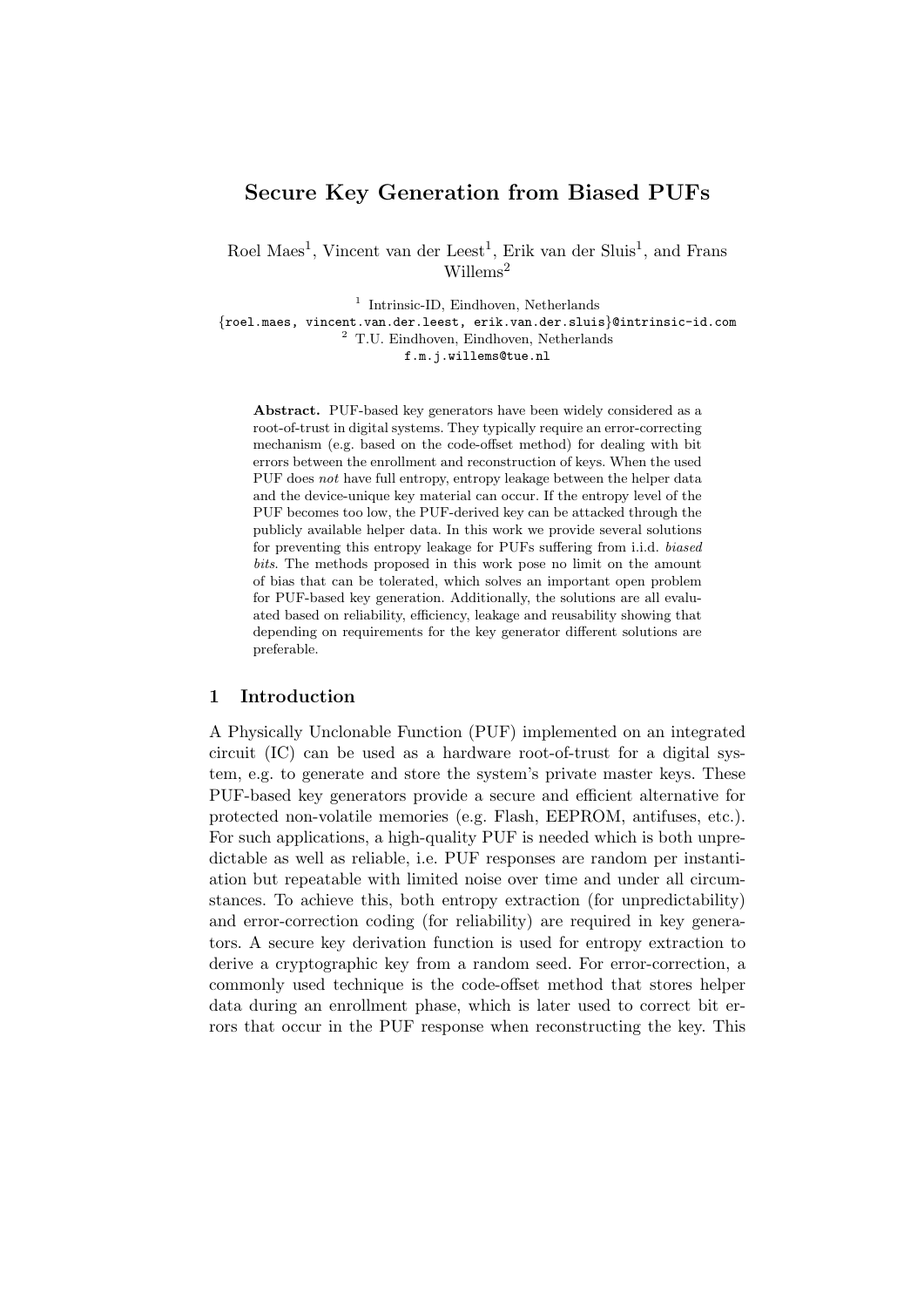helper data should not provide any information about the key, because it is generally stored and/or transferred publicly.

It has recently been pointed out [\[9\]](#page-18-0) that if a PUF does not have full entropy, information about the secret key material is leaked by the helper data. If this entropy leakage becomes too large, the derived key will not have full entropy; this poses a serious threat to the security of the key generator. The main focus of this work is the development of (pre- )processing methods that prevent this leakage in case of biased PUFs. Using innovative approaches, the overhead of these algorithms on PUF size is minimized, while guaranteeing reliability of the system.

Related Work. PUF-based key generators based on error-correcting codes were firstly introduced in [\[13\]](#page-18-1) for Arbiter PUFs and later on in [\[5\]](#page-18-2) for SRAM PUFs, both using a configuration based on linear block codes. Efficiency optimizations were proposed based on code concatentation [\[1\]](#page-18-3) and soft-decision decoding [\[17](#page-19-0)[,10\]](#page-18-4). Later key generators based on ring oscillator PUFs were presented in [\[22](#page-19-1)[,18\]](#page-19-2). Potential security issues can arise with these key generators when their input (i.e. the PUF response) does not not have full entropy, see e.g. [\[6\]](#page-18-5), which was recently emphasized strongly in [\[9\]](#page-18-0).

Contributions. The primary contribution of this work is the introduction of a number of solutions that prevent entropy leakage between helper data and the secret of a PUF-based key generator, in case of i.i.d. but biased PUF response bits. The presented solutions are all scalable in that they can handle an arbitrary amount of PUF response bias, given that the available PUF response is large enough to provide a sufficient input bits. This solves an important open problem with existing PUF-based key generators, which was even hypothesized to be unsolvable in [\[9\]](#page-18-0). The introduced methods are all proven to be secure and are compared based on their reliability, efficiency, leakage and reusability. This comparison shows that depending on requirements for the key generator, different solutions are preferable. Additionally, this work provides a new model for entropy leakage due to PUF bias as well as a model for the relation between PUF bias and the bit error rate of the corresponding PUF. The first model is an improvement over existing models, e.g. as used in [\[9\]](#page-18-0), while the second model is a new concept which is an extension on the models from [\[14\]](#page-18-6).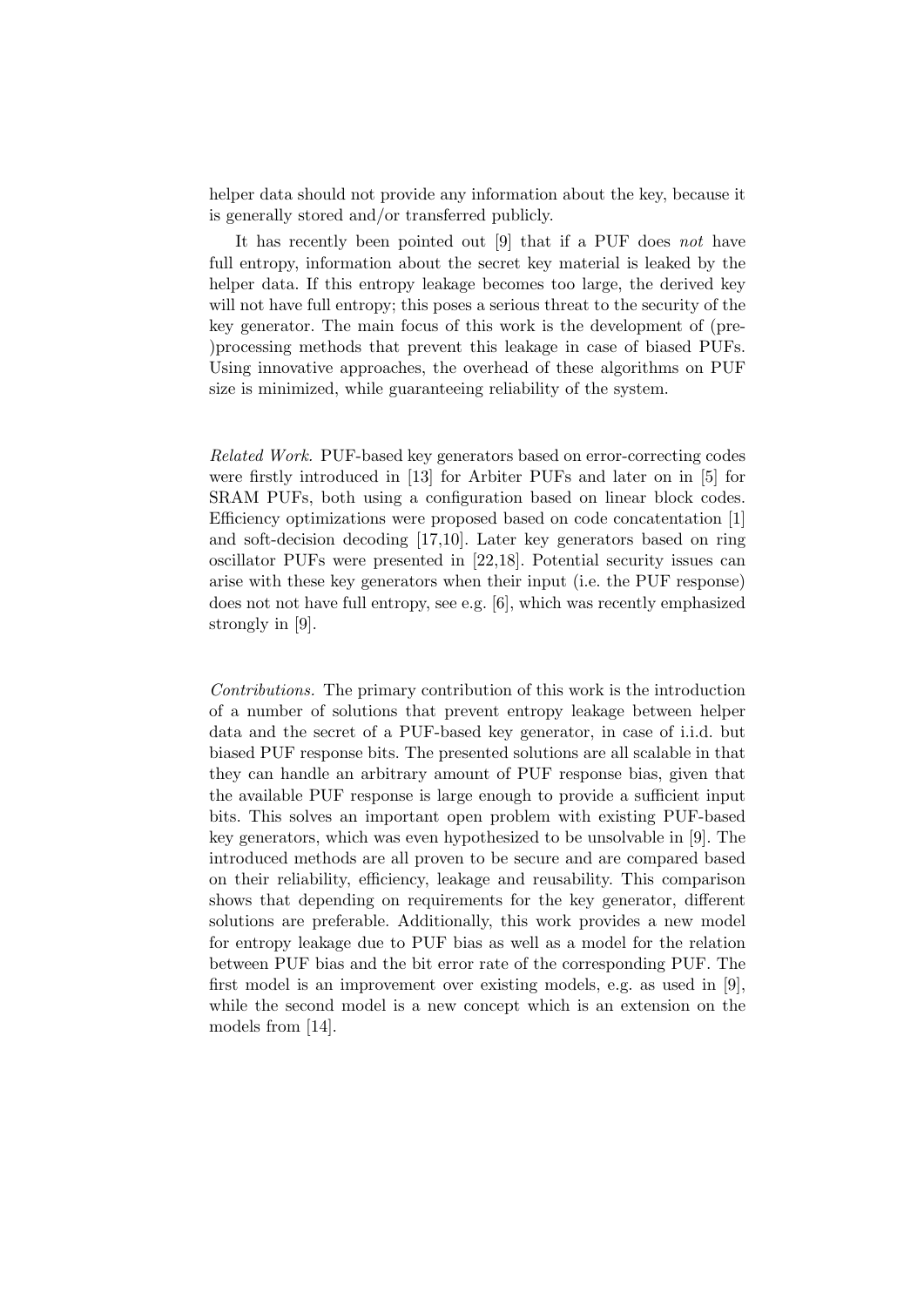## 2 PUF-based Key Generation and Bias

## 2.1 General Construction



<span id="page-2-0"></span>Fig. 1. PUF-based key generator based on the code-offset method.

Fig. [1](#page-2-0) shows a generic PUF-based key generator using the code-offset method from [\[4\]](#page-18-7), with which many earlier proposed implementations (e.g.  $[5,1,17,10]$  $[5,1,17,10]$  $[5,1,17,10]$  $[5,1,17,10]$ ) conceptually comply. **Encode**() and **Decode**() are the encoding and corresponding decoding function of an error-correcting code. In this work it is considered that the error-correcting code is a binary linear block code. KDF() is a key derivation function for generating a strong key from a random source with possibly reduced entropy. This can be a strong extractor [\[4\]](#page-18-7) (for information-theoretic security), or a cryptographically secure key derivation function, see e.g. [\[12](#page-18-8)[,11\]](#page-18-9). KDF() could also be applied on the PUF response X instead of on the random seed S. However, for analysis in this work, both variants are equivalent (see [\[16\]](#page-18-10)). Key generators have the following two key properties:

- 1. Reliability: if the occurence of (bit) errors between X and X' is limited, then with high probability  $K'$  will be equal to  $K$ .
- 2. Security: if X is sufficiently unpredictable, then K is secure even to a party which observes W.

Reliability is accomplished by use of an error-correcting code able to cope with typically occuring amounts of bit errors. In a construction like Fig. [1](#page-2-0) this results in a disclosure of information by  $W$  on  $X$ , since  $W$  is assumed to be public. However, the security property guarantees that if there is sufficient entropy in  $X$ , there will be enough left after this disclosure to derive a secure key. The security of the key is hence conditioned on the entropy of  $X$ . This aspect is the main subject of this work, where we will make this condition explicit and study its implications.

### <span id="page-2-1"></span>2.2 Entropy Leakage

Given that KDF() is a secure key derivation function, the security of the derived key K depends on the unpredictability of the input of  $KDF()$ .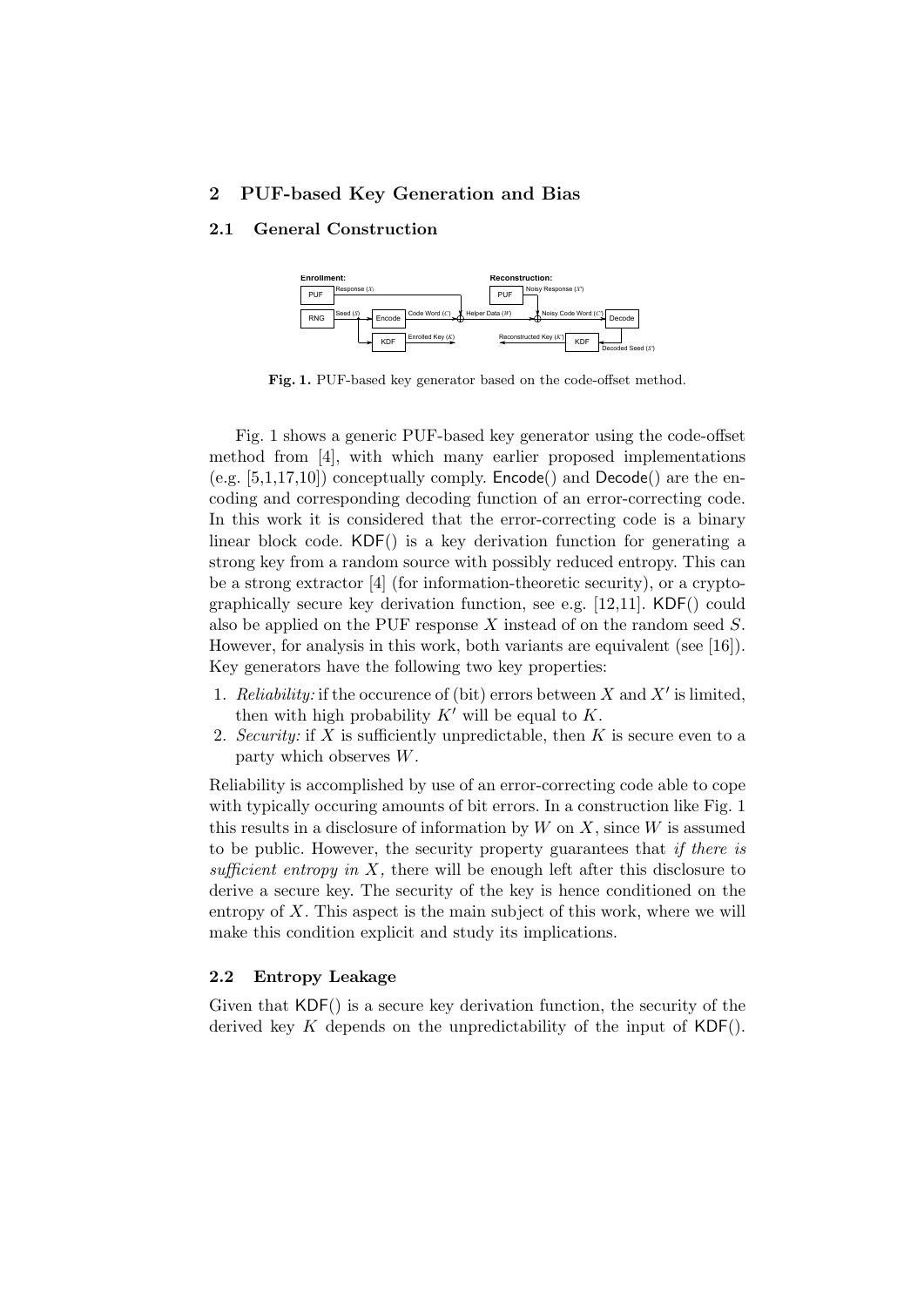In a construction as in Fig. [1,](#page-2-0) the input of  $KDF()$  is a seed S which is randomly generated during the one-time enrollment, and reconstructed from W and a noisy PUF response  $X'$  during later reconstructions. Since  $W$  is considered public,  $S$  needs to be sufficiently unpredictable even when conditioned on  $W$ . In terms of entropy,<sup>[3](#page-3-0)</sup> this is expressed as follows:

<span id="page-3-4"></span>
$$
H(S|W) = H(S) - I(S;W),
$$
\n(1)

or the conditional entropy of  $S$  given  $W$  is the original entropy of  $S$ reduced with the *entropy leakage* of  $S$  by  $W$ , which is expressed by the mutual information between S and  $W^4$  $W^4$ . For the remainder of this work it is assumed that S is a fully random bit string of length k, i.e.  $H(S)$  =  $|S| = k$ . For a key generator design as in Fig. [1,](#page-2-0) deploying a linear block code with generator matrix  $G$  (where all rows of  $G$  are independent) and parity-check matrix  $H$ , the entropy leakage is:

<span id="page-3-5"></span>
$$
I(S; X \oplus S\mathbf{G}) = k - H(X) + H(X\mathbf{H}^{\top}),
$$
\n(2)

(proof, see [\[16\]](#page-18-10)). This expression of entropy leakage is a known fact about code-offset schemes,<sup>[5](#page-3-2)</sup> but is not very well-established in the context of PUF-based key generators.<sup>[6](#page-3-3)</sup> Combining [\(1\)](#page-3-4) and [\(2\)](#page-3-5) gives:

<span id="page-3-6"></span>
$$
H(S|W) = H(X) - H(X\mathbf{H}^{\top}).
$$
\n(3)

The remaining entropy of  $S$  after observing  $W$  is hence equal to the entropy of the PUF response  $X$  reduced with the entropy of the *syndrome* of X under the used linear error-correcting block code.

If X has full entropy then the entropy leakage as given by  $(2)$  becomes zero and  $H(S|W) = k$ . Hence, in that case S remains fully random and can be used as a secure input for key derivation. However, if  $X$  does not have full entropy, the entropy leakage might no longer be zero and S might not be completely unpredictable after observation of  $W$ . In the following, we study the effect of reduced entropy of  $X$  on the security of  $S$ , and in particular what occurs when  $X$  suffers from *bias*.

<span id="page-3-0"></span><sup>&</sup>lt;sup>3</sup> In this work, unpredictability of random variables is expressed by Shannon entropy, as is done in many earlier work on this subject, e.g.[\[7\]](#page-18-11). Note that Shannon entropy serves as a lower bound for average guesswork [\[19\]](#page-19-3). For a stronger (less practical) provable security notion, the more pessimistic min-entropy measure should be used.

<span id="page-3-1"></span><sup>&</sup>lt;sup>4</sup> Note that  $H(X|W) = H(S|W)$ , see [\[16\]](#page-18-10). This shows the equivalence in security (in terms of entropy) for a key generated from  $S$  or  $X$ .

<span id="page-3-2"></span> $5$  E.g., a variant thereof appeared before in an early version of [\[21\]](#page-19-4).

<span id="page-3-3"></span><sup>6</sup> This has led to some confusion and occasional misinterpretations, i.e. under- or overestimations of the leakage. A discussion on this is e.g. found in [\[3\]](#page-18-12)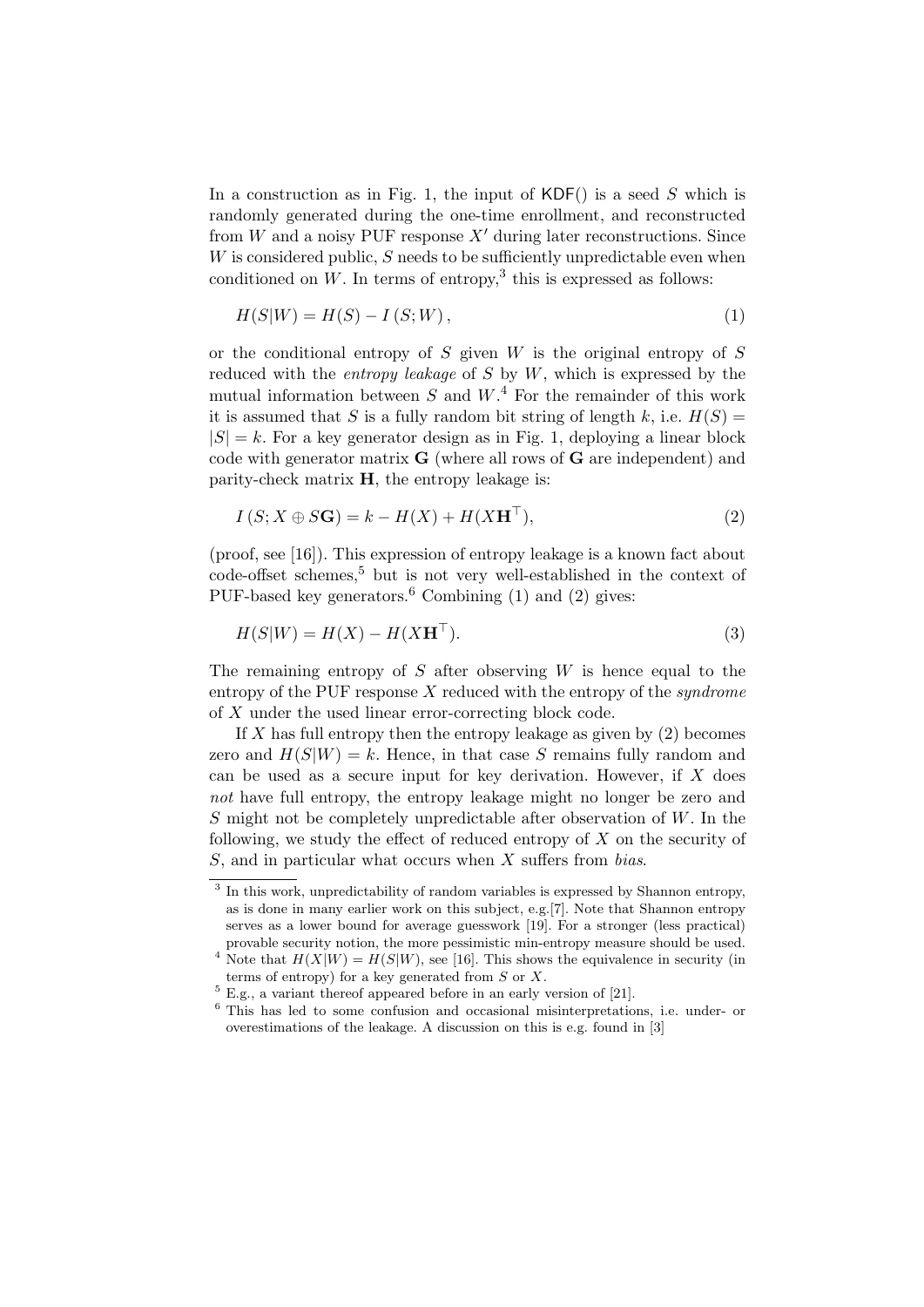#### <span id="page-4-5"></span>2.3 Entropy Leakage due to PUF Bias

The most common cause of reduced entropy of  $X$  is the presence of global bias on the bits of X, i.e. globally '0'-bits occur consistently more often than '1'-bits or vice-versa. We say that an *n*-bit PUF response X is  $p$ biased  $(0 \le p \le 1)$  if the a-priori expected number of '1'-bits in X is  $p \cdot n$ , or p is the a-priori probability of a random bit of a PUF response evaluating to '1'. An unbiased PUF has  $p = 50\%$ , but from experiments it is clear for most PUFs  $p$  deviates slightly from 50%, or even significantly (see e.g. [\[7](#page-18-11)[,13](#page-18-1)[,8\]](#page-18-13)).

We now investigate entropy leakage on  $S$  when  $X$  has reduced entropy caused only by global bias. In that case  $H(X) = nh(p)$  with  $h()$  the binary entropy function. From [\(2\)](#page-3-5) and [\(3\)](#page-3-6) it is evident that the quantity  $H(XH^{\top})$  plays a central role in the entropy leakage. In any case, it holds that  $H(XH^{\top}) \leq |XH^{\top}| = (n - k)$ , which results in the lower bound:

<span id="page-4-3"></span>
$$
H(S|W) \ge k - n(1 - h(p)).\tag{4}
$$

This is a known practical bound for constructing a secure PUF-based key generator (see e.g. [\[15\]](#page-18-14)), but it needs to be stressed that this is a lower bound and hence any conclusions based on it could be overly pessimistic.<sup>[7](#page-4-0)</sup>

We present two methods for calculating the entropy leakage exactly in the case of global bias for codes with certain properties:

– For codes with a simple structure, a closed expression for  $H(XH<sup>T</sup>)$ can be derived. In particular for repetition codes it holds that:<sup>[8](#page-4-1)</sup>

<span id="page-4-4"></span>
$$
H(X\mathbf{H}_{\mathbf{rep}}^{\top}) = -\sum_{t=0}^{n-1} {n-1 \choose t} f(t; n, p) \log_2 f(t; n, p)
$$
(5)  
with  $f(t; n, p) = p^t (1-p)^{n-t} + p^{n-t} (1-p)^t$ .

– For non-trivial but relatively short codes (e.g.  $n < 32$ ), the distribution of  $X\mathbf{H}^{\top}$  can be determined exhaustively from the known distribution of X.  $H(XH^{\top})$  then follows from the distribution of  $XH^{\top}$ .

Fig. [2\(a\)](#page-5-0) shows  $H(S|W)$  for repetition codes with a p-biased PUF.<sup>[9](#page-4-2)</sup> Both the lower bound [\(4\)](#page-4-3) and the exact calculation [\(5\)](#page-4-4) are shown. It is clear that for  $p \approx 50\%$ , the lower bound is not tight and significantly

<span id="page-4-0"></span><sup>7</sup> Note that in particular for a too high bias this entropy bound even becomes negative, making it absolutely clear that this is a pessimistic lower bound.

<span id="page-4-1"></span><sup>&</sup>lt;sup>8</sup> See [\[16\]](#page-18-10) for the derivation of this formula and similar for min-entropy in [\[3\]](#page-18-12).

<span id="page-4-2"></span><sup>&</sup>lt;sup>9</sup> Only  $p \le 0.5$  is shown; entropy-vs-bias graphs are symmetrical around  $p = 0.5$ .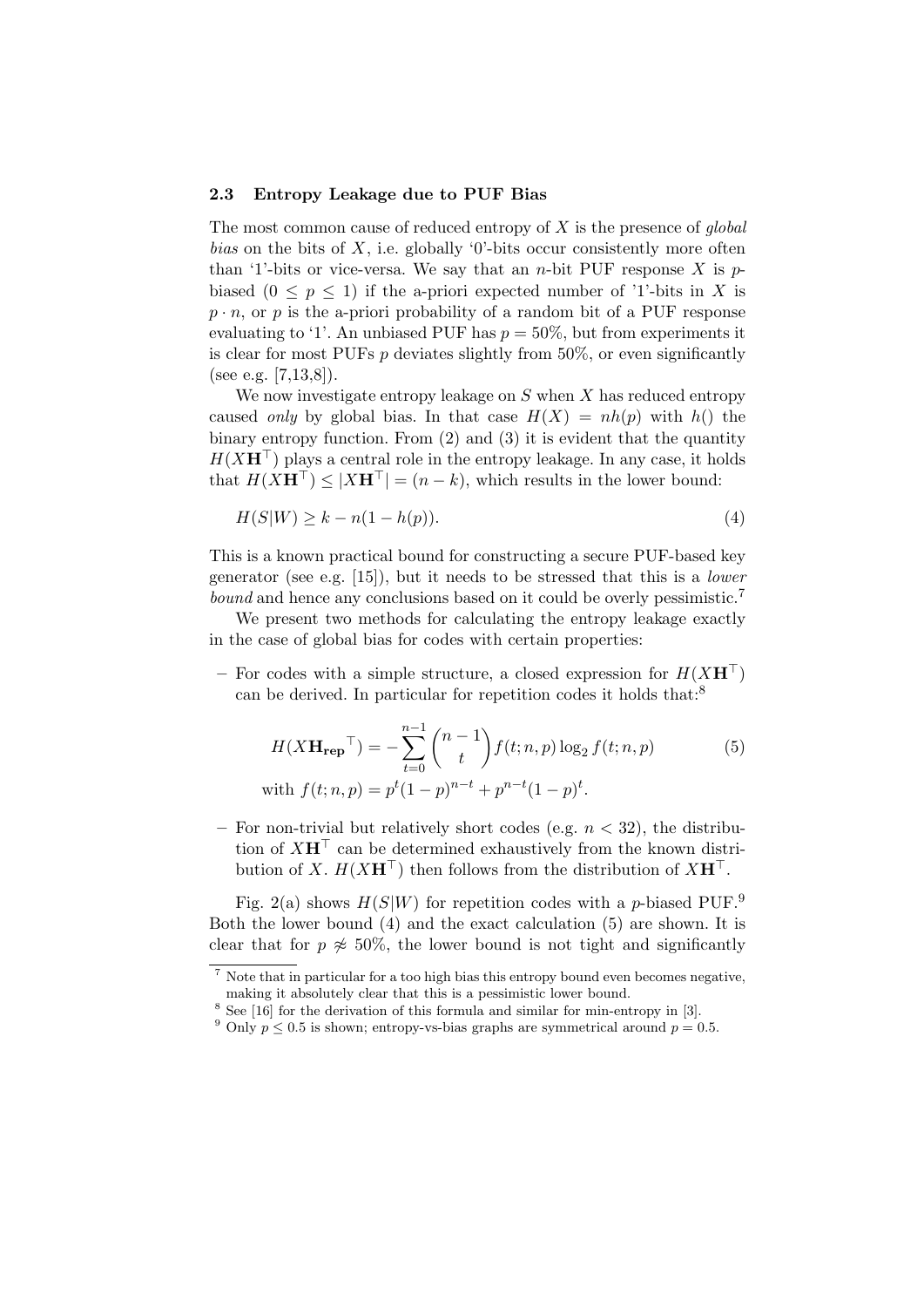<span id="page-5-0"></span>



calculated with the lower bound from [\(4\)](#page-4-3) and exactly based on [\(5\)](#page-4-4).

<span id="page-5-3"></span>(b) For the key generator from [\[10\]](#page-18-4), calculated with the lower bound formula following from plugging [\(6\)](#page-6-0) into [\(3\)](#page-3-6).

Fig. 2.  $H(S|W)$  in case of a p-biased PUF response.

underestimates the remaining entropy; e.g. for  $n = 5$  the lower bound reaches zero for  $p = 24\%$ , while exact calculation shows that about 0.35bit of entropy is actually still left. The lower bound is hence rather pessimistic for biases not close to 50% and a more exact calculation is preferable. This also partially refutes the so-called "repetition code pitfall" as stated in [\[9\]](#page-18-0) which was solely based on the pessimistic conclusions from [\(4\)](#page-4-3).

On the other hand, it is clear from Fig.  $2(a)$  that a biased PUF response still severely reduces the remaining entropy of the seed S. This could be problematic, in particular for key generators deploying concatenated codes with a repetition code as the inner code, as shown next.

## <span id="page-5-4"></span>2.4 Effect of PUF Bias on a PUF-based Key Generator

In  $[10]$ , one of the most efficient key generators to date<sup>[10](#page-5-1)</sup> was proposed using a concatenation of  $r = 15 \times a$  (24, 12)-Golay code word for the outer code and a (8, 1)-repetition code as inner code. The decoder consists of a hard-in-soft-out repetition decoder and a soft-in-hard-out Golay decoder. This construction extracts a 128-bit key with a failure rate  $< 10^{-6}$ , from 2880 PUF response bits with average bit error rate  $\leq 15\%$ .<sup>[11](#page-5-2)</sup> As a safety

<span id="page-5-1"></span> $\frac{10}{10}$  Efficient in terms of PUF size, while following the design of Fig. [1](#page-2-0) and using only a single enrollment measurement per derived key

<span id="page-5-2"></span> $11$  The key generator from [\[10\]](#page-18-4) is based on an SRAM PUF, but in this work we make abstraction of the actual PUF used. Our analysis and solutions apply to all PUF types with i.i.d. response bits suffering from bias.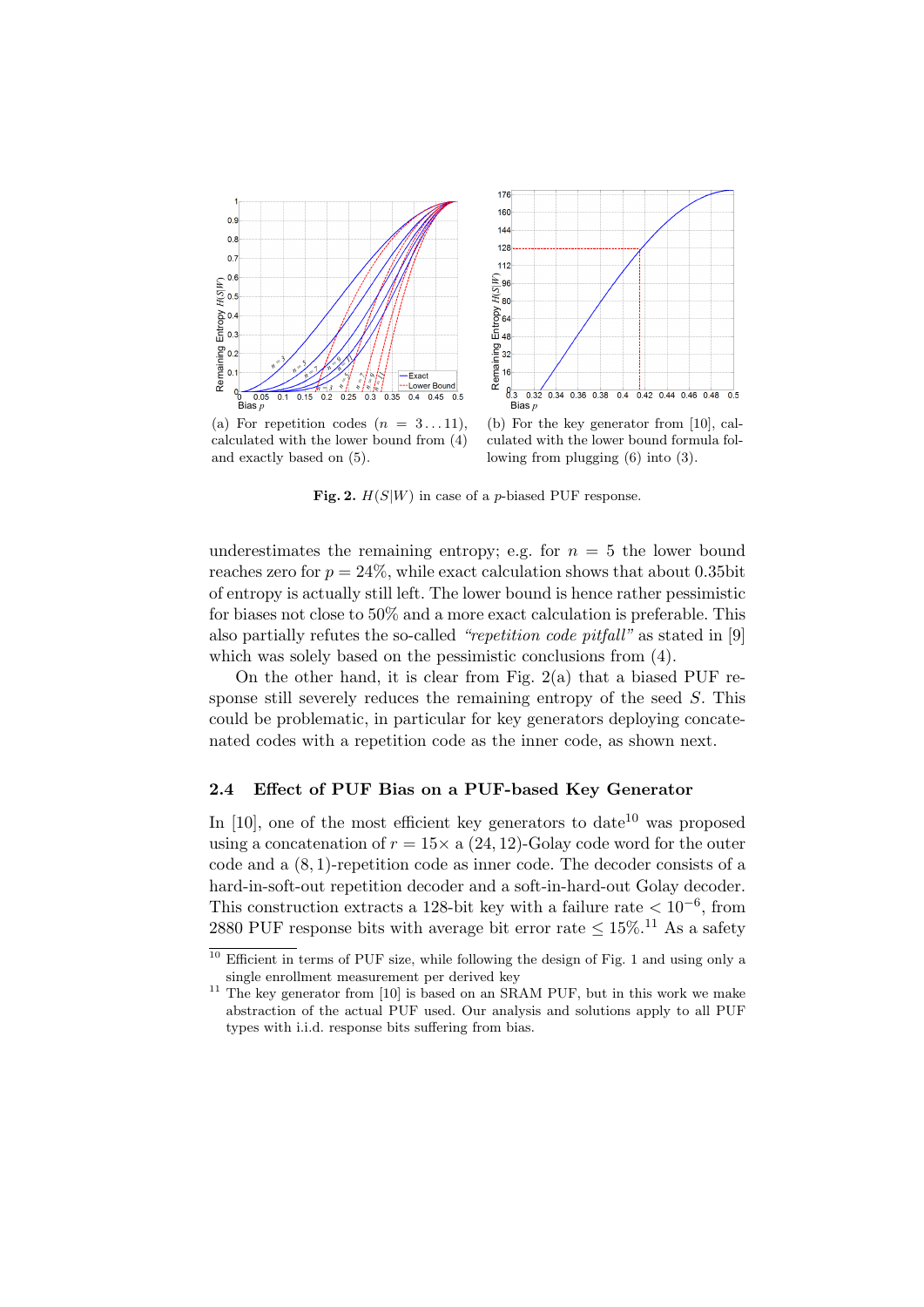measure for reduced PUF entropy, the seed  $S$  from which the key is derived has a length of  $15 \times 12 = 180$  $15 \times 12 = 180$  $15 \times 12 = 180$  bits.<sup>12</sup> We will study the effect of global PUF bias on this construction, and how much protection this implemented safety measure offers.

Since the concatenation of two linear block codes forms a new block code, all the entropy leakage results from Sects. [2.2](#page-2-1) and [2.3](#page-4-5) remain valid. Assuming the bits of X are i.i.d., then it holds for  $r \times a$  generic  $(n_2, k_2)$ block code concatenated with a  $(n_1, 1)$ -repetition code that:

<span id="page-6-0"></span>
$$
H(X\mathbf{H}^{\top}) \le r \cdot \left( n_2 \cdot H(X_{1:n_1} \mathbf{H}_{\mathbf{rep}}^{\top}) + H(X_{1:n_2} \mathbf{H}_2^{\top}) \right),\tag{6}
$$

with  $X_{1:n_1}$  and  $X_{1:n_2}$  vectors of  $n_1$  and  $n_2$  bits from  $X$ .<sup>[13](#page-6-2)</sup> This is an upper bound  $(\leq)$  since the entropy contributions of both right terms in  $(6)$  could partially overlap,<sup>[14](#page-6-3)</sup> but the same entropy cannot be leaked twice. We evaluate [\(6\)](#page-6-0) exactly for the example key generator by calculating the repetition code entropy term using [\(5\)](#page-4-4), and the Golay code term using the exhaustive method. The result is plugged into [\(3\)](#page-3-6) and shown in Fig. [2\(b\).](#page-5-3)

From Fig. [2\(b\)](#page-5-3) it is clear that bias significantly affects the remaining seed entropy for this realistic key generator. For  $p < 41.8\%$  ( $p > 58.2\%$ ), the remaining entropy (lower bound) even falls below 128 bits, and the input of the key derivation function has potentially less than 128 bits of entropy. Hence one can no longer claim that the derived 128-bit key has full entropy.<sup>[15](#page-6-4)</sup> Hence, the safety measure of using a 180-bit seed effectively keeps this key generator secure for PUFs with a bias  $41.8\% \le p \le 58.2\%$ .

In case of a seed of only 128 bits, the key's security would be reduced for any PUF with even the slightest bias. On the other hand, in order to cope with even more bias, overhead on the seed length will have to be increased even further. In Tab. [1](#page-7-0) we scaled the seed length (and PUF size and failure rate) with the same code construction but increasing the number of Golay code words r. Unfortunately, the resistance to bias does not scale accordingly. The extra bias this generator can handle by increasing the seed gradually becomes very small. For the used code construction it

<span id="page-6-1"></span> $12$  [\[10\]](#page-18-4) aims for a seed of 171 bits, but this is rounded up to 180 for practicality. The need for having 171-bit seeds originated in [\[5\]](#page-18-2), but the reasoning is not fully clear.

<span id="page-6-2"></span><sup>&</sup>lt;sup>13</sup> Since bits of  $\overline{X}$  are assumed i.i.d., which particular bits from  $X$  are considered for the entropy calculation is of no importance.

<span id="page-6-3"></span> $\mathbf{1}^4$   $X_{1:n_1}$   $\mathbf{H}_{\mathbf{rep}}$ <sup>T</sup> and  $X_{1:n_2}$   $\mathbf{H}_{2}$ <sup>T</sup> are not necessarily independent.

<span id="page-6-4"></span><sup>&</sup>lt;sup>15</sup> Note that this does not directly imply that the key becomes predictable, just that it is potentially less unpredictable than it should be according to its length.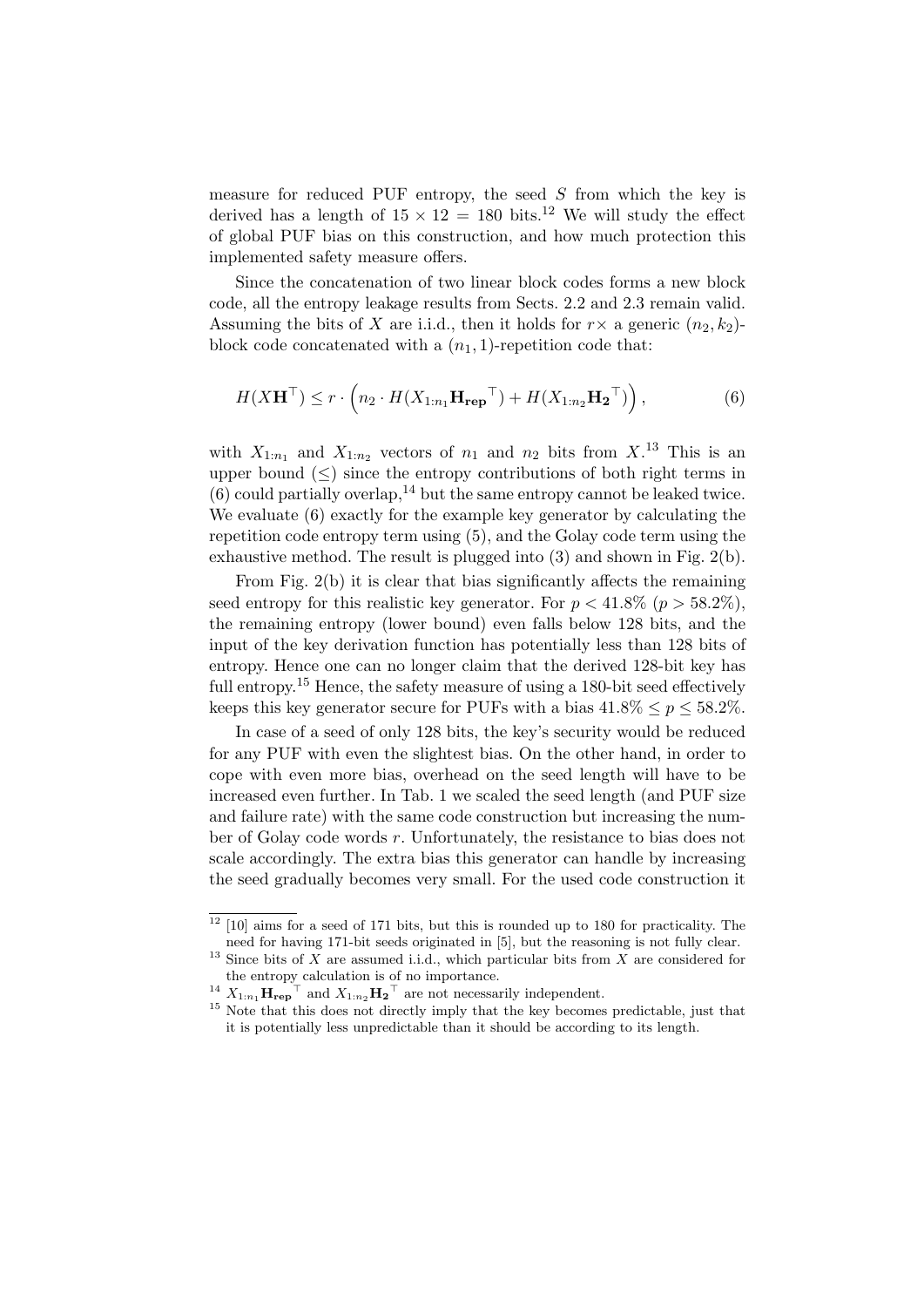cannot increase much beyond  $50\% \pm 13.0\%$ <sup>[16](#page-7-1)</sup>. Also, the cost for achieving this (slightly) increased bias resistance is a doubling of the PUF size.

|     |     |      |                     | Code words r Seed Length  S  PUF Size  X  Failure Rate $H(S W) \ge 128$ for $p \in$ |
|-----|-----|------|---------------------|-------------------------------------------------------------------------------------|
| -15 | 180 | 2880 | $4.8 \cdot 10^{-7}$ | $50\% \pm 8.2\%$                                                                    |
| -20 | 240 | 3840 | $6.4 \cdot 10^{-7}$ | $50\% \pm 10.8\%$                                                                   |
| -25 | 300 | 4800 | $8.0 \cdot 10^{-7}$ | $50\% \pm 12.1\%$                                                                   |
| -30 | 360 | 5760 | $9.6 \cdot 10^{-7}$ | $50\% \pm 13.0\%$                                                                   |

<span id="page-7-0"></span>Table 1. Effect of scaling the seed length of the key generator from [\[10\]](#page-18-4).

The conclusions about the studied key generator from [\[10\]](#page-18-4), as summarized by Fig. [2\(b\)](#page-5-3) and Tab. [1,](#page-7-0) can be generalized to all key generators of the same design. The details differ slightly depending on the used codes, but the tendencies are always the same: global bias on PUFs relatively quickly reduces the remaining seed entropy, and increasing seed length has only a limited effect on the bias resistance and comes at a high cost in PUF size. This restricts the efficient use of key generators like Fig. [1](#page-2-0) to PUFs with a limited global bias, roughly in the order  $50\% \pm 10\%$ . Since many experimentally studied PUF constructions have a global bias within this range, this is not necessarily problematic. However, for other PUFs with larger bias this key generator design cannot be used, and it was hypothesized (e.g. in [\[9\]](#page-18-0)) that secure key derivation from such PUFs is impossible. In the following we will counter this by presenting a number of solutions that efficiently generate secure keys from PUFs with arbitrarily large global bias. These solutions are generic, so they could be used to deal with other (than global) types of bias with only minor modifications.

### <span id="page-7-2"></span>3 Debiasing Solutions

#### 3.1 Basic Concept

In Sect. [2.4](#page-5-4) we have shown that classic code-offset based key generators can only cope with a limited amount of PUF bias. In order to overcome this, we propose to extend the key generator design with a *debiasing step* prior to generating the code-offset helper data, as shown in Fig. [3.](#page-8-0) The idea is that the debiased PUF response  $Y$  which is actually enrolled is less biased than the original  $X$ , and hence the entropy leakage due to bias

<span id="page-7-1"></span><sup>&</sup>lt;sup>16</sup> Note that we cannot increase beyond  $r = 31$ , without increasing the length of the repetition code, otherwise the failure rate gets too large.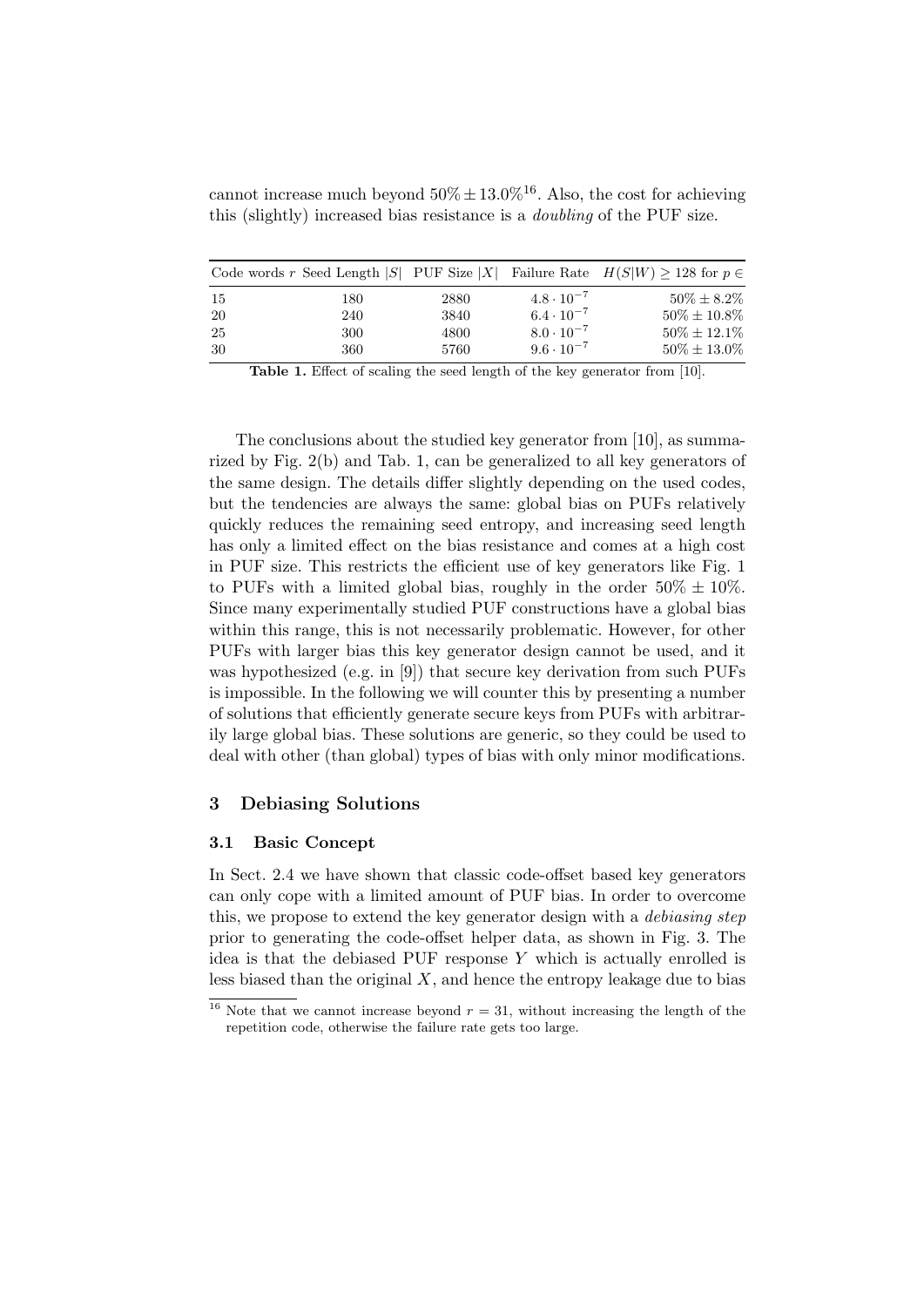

<span id="page-8-0"></span>Fig. 3. Debiasing PUF-based key generator based on the code-offset method.

is reduced, or ideally zero. This seems a rather straightforward extension of the classic key generator design from Fig. [1,](#page-2-0) but there are a number of important and non-trivial points to consider when doing this:

- Reliability A debiasing step should not compromise the reliability of the key generator. This requirement excludes many potential debiasing options that blow up the bit error rate of the enrolled bit string. On the other hand, certain debiasing solutions allow for an intelligent combination of debiasing and error-correction, as shown next.
- Efficieny A debiasing step typically compresses or discards part of the PUF response, hence introducing a debiasing overhead. It will become clear that basic debiasing methods have a rather high overhead. We propose innovative optimizations specifically tailored for PUF-based key generation which significantly reduce overhead.
- Leakage Debiasing typically also produces side information during enrollment which is required during reconstruction. This *debiasing data* D hence needs to be stored/transfered publicly with the code-offset helper data W, potentially introducing new entropy leakage. For each presented debiasing method, we will prove that the combined entropy leakage of the debiasing data  $D$  and helper data  $W$  is zero.
- **Reusability** The classic code-offset scheme from Fig. [1](#page-2-0) is *reusable* as shown in [\[2\]](#page-18-15). This means that the same PUF can be enrolled many times, each time producing a different key  $K$  and helper data  $W$ , without leaking more entropy than under just one single enrollment. This property does not necessarily hold when a debiasing step is used. We will investigate the reusability of each proposed debiasing method.

We will now introduce and discuss a number of increasingly more sophisticated debiasing methods and investigate these properties.

## <span id="page-8-1"></span>3.2 CVN: Classic von Neumann (VN) Debiasing

The classic randomness extractor as proposed by von Neumann [\[20\]](#page-19-5) considers consecutive pairs of bits. If both bits are equal they are discarded,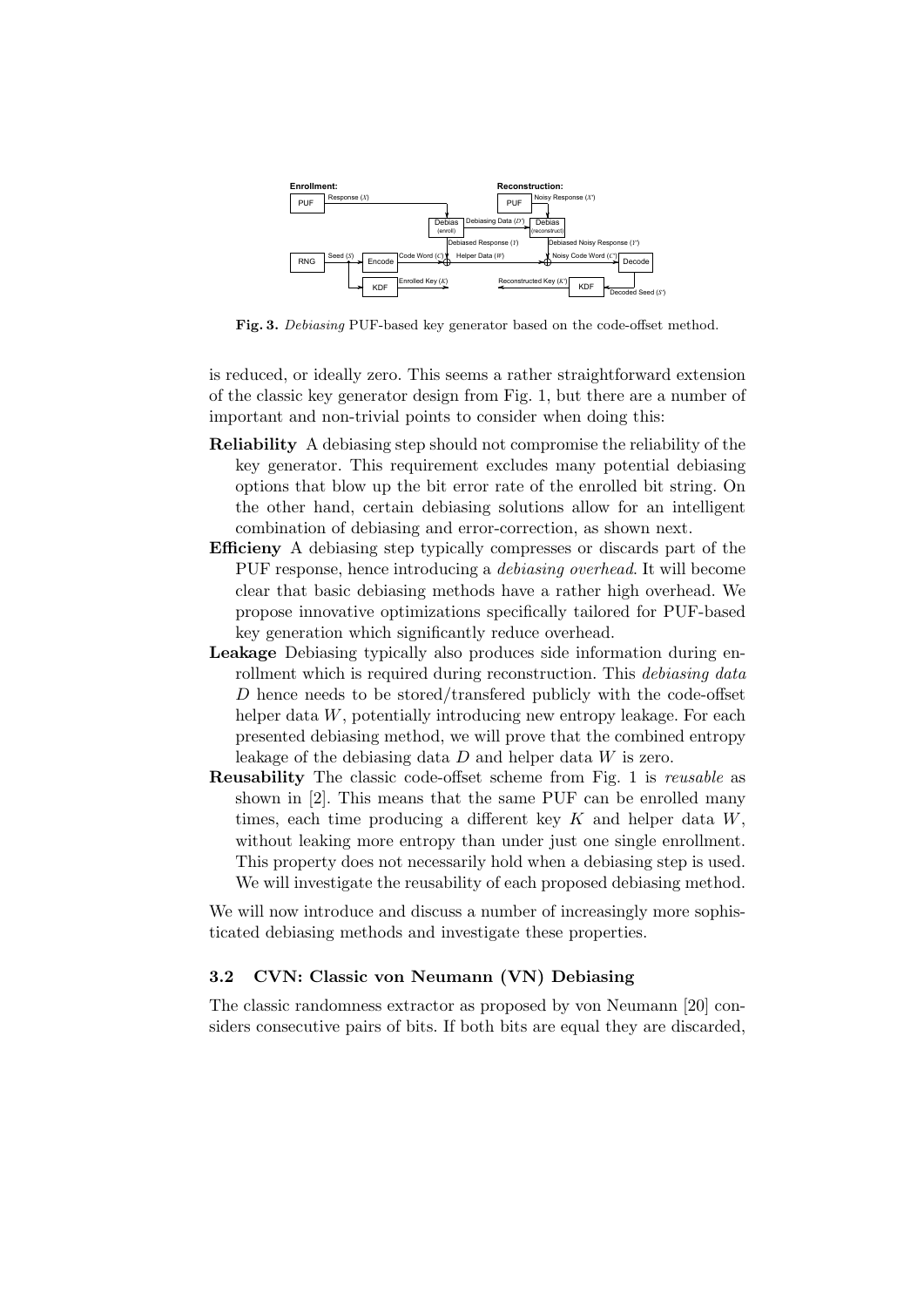<span id="page-9-0"></span>

Fig. 4. Debiasing with a classic von Neumann extractor (enrollment only).

if they are opposed then the first bit is retained as a debiased bit. It is well known that if the input bits are i.i.d. but globally biased, then the output bits are perfectly random. Fig. [4](#page-9-0) shows how the classic von Neumann (CVN) extractor can be used as a debiasing step in a key generator. During enrollment (shown), the output of the CVN extractor becomes the debiased response Y which is used to calculate the code-offset helper data on. Also, for each considered bit pair of  $X$  a selection bit is used to show whether  $(1)$  or not  $(0)$  the first bit of that pair was retained in Y. These selection bits are the *debiasing data D* which is transfered alongside the helper data  $W$ . During reconstruction, the retained bits  $Y'$  from the noisy PUF reponse  $X'$  are selected with the bits in D.

- Reliability A nice feature of debiasing methods like CVN is that they hardly affect the error rate of the PUF response bits, contrary to other methods such as hash functions or XOR-combiners.<sup>[17](#page-9-1)</sup> This is the main motivation to use a von Neumann-like extractor as a debiasing step in a PUF-based key generator. Therefore, all following proposed debiasing solutions are variants of this classic von Neumann debiasing.
- **Efficiency** If X is a p-biased n-bit PUF response, then the number of unbiased bits retained by CVN is binomially distributed with parameters  $\left(\left\lfloor \frac{n}{2}\right\rfloor\right)$  $\frac{n}{2}$ , 2p(1 – p)). The debiasing overhead of CVN is hence very high; even when the input  $X$  is already unbiased, CVN will still discard on average  $\frac{3}{4}$  of the bits. However, in practical situations this ratio is even lower; to obtain  $|Y|$  unbiased bits with a maximum failure rate  $p_{\text{fail}}$ , *n* needs to be large enough to meet:

<span id="page-9-2"></span>
$$
F_{\text{bino}}^{-1}(p_{\text{fail}}; \lfloor \frac{n}{2} \rfloor, 2p(1-p)) \ge |Y|.
$$
 (7)

E.g. for  $|Y| = 1000$ ,  $p = 50\%$  and  $p_{\text{fail}} = 10^{-6}$ , this yields  $n \ge 4446$ , or a debiasing overhead factor of about 4.4. If  $X$  is actually biased this even becomes worse; e.g. for  $p = 30\%$ ,  $n \geq 5334$  or a factor of 5.3.

**Leakage** Due to the properties of CVN,  $Y$  will be perfectly random regardless of the bias on  $X$ , and hence according to  $(2)$  we have  $I(S;W) = 0$ . However, since CVN debiasing also produces public information D, we need to consider  $I(S;(W,D))$  instead. It can be

<span id="page-9-1"></span><sup>&</sup>lt;sup>17</sup> Von Neumann extractors have a small effect on bit error rate, shown in Sect. [4.1.](#page-15-0)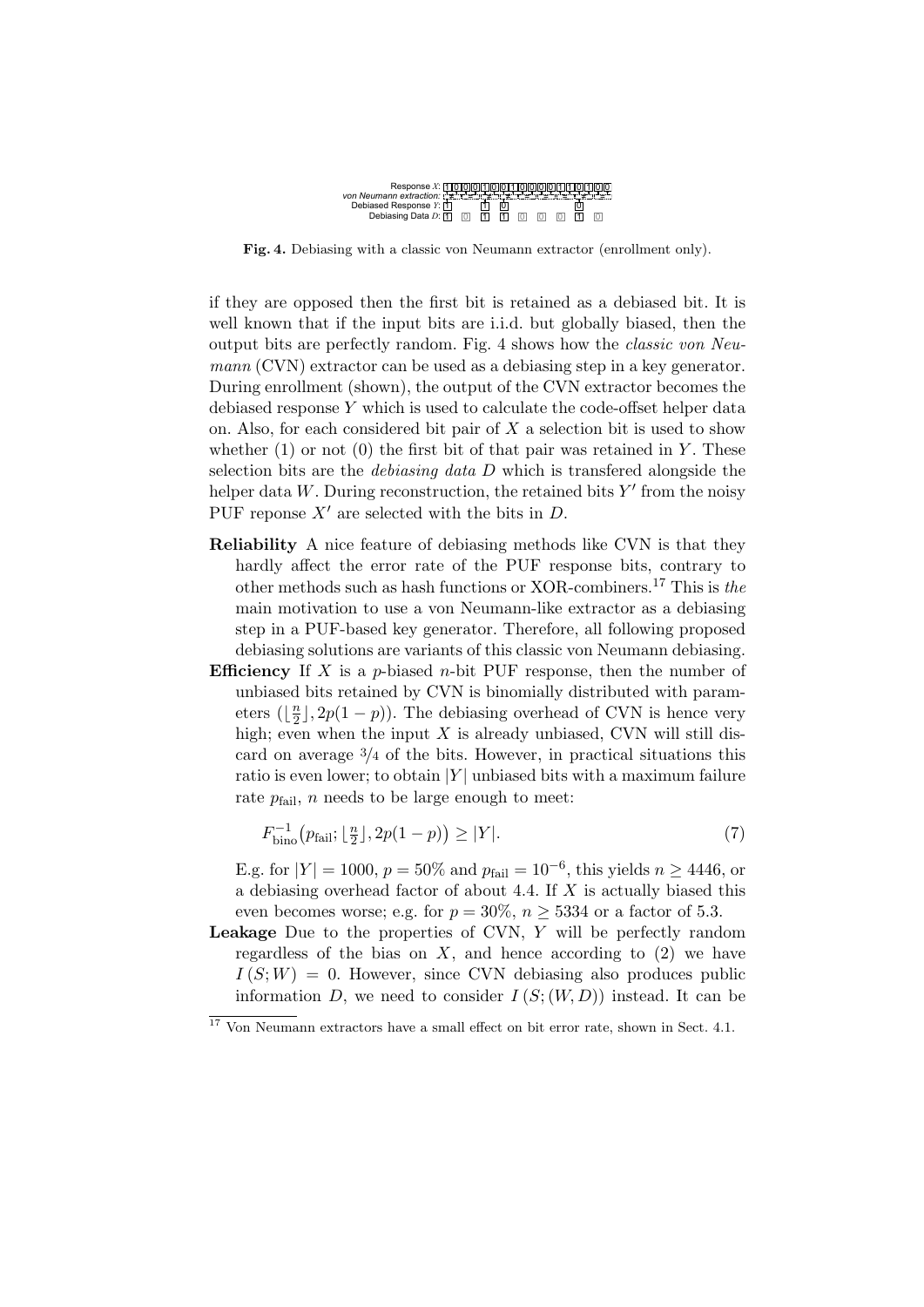shown that  $I(S;(W,D)) = 0$  for CVN (proof, see full version [\[16\]](#page-18-10)), hence the combination of  $(W, D)$  leaks no information on the seed S.

Reusability A key generator using CVN for debiasing is not reusable. An example of the insecurity from enrolling the same PUF more than once is shown in Fig. [5.](#page-10-0) Here one learns from the helper data  $W^{(1)}$  of the first enrollment that the first and fifth bit of  $X^{(1)}$  are equal since they are both XOR-ed with the same 2-bit repetition code word. In the second enrollment,  $X^{(2)}$  a noisy version of  $X^{(1)}$  is enrolled, with differing bits marked in black. Because of these few differing bits, the first and fifth bit of  $X^{(2)}$  are now enrolled in two different code words. However, from the first enrollment one has learned that these two bits are equal. From this knowledge, one can deduce that the two code words in the second enrollment, and their corresponding seed bits, are also equal (with high probability). The 2-bit seed  $S^{(2)}$  hence has only two possible values instead of four. In general, one can say that  $I(S^{(2)}; (W^{(1)}, D^{(1)}, W^{(2)}, D^{(2)})) > I(S; (W, D)) = 0$  and hence there is (more) leakage when the PUF is enrolled more than once. The reason for this reuse insecurity is the stochastic nature of the CVN step which is caused by random bit errors in between enrollments. Due to these differing bits, enrolled bits can shift between code words in between enrollments, which causes this particular type of leakage.



<span id="page-10-0"></span>Fig. 5. Insecurity of CVN in case of reuse.

Summarizing, by using CVN as a debiasing step in a design like Fig. [3,](#page-8-0) one can build a PUF-based key generator which leaks no information on the secret seed  $S$  even if  $X$  is biased. Note that CVN poses no limit on the amount of bias on  $X$  that can be tolerated; in theory  $X$  can have an arbitrarily high bias, the leakage will always be zero. However, the efficiency restriction as expressed by [\(7\)](#page-9-2) will pose a limitation in practice, since the PUF size  $n$  cannot become arbitrarily large. Nonetheless, this is still a major advancement in PUF-based key generators, since it shows that a secure key can be derived from a PUF with arbitrary bias, whereas the classic design of Fig. [1](#page-2-0) was limited to PUFs with a bias in the range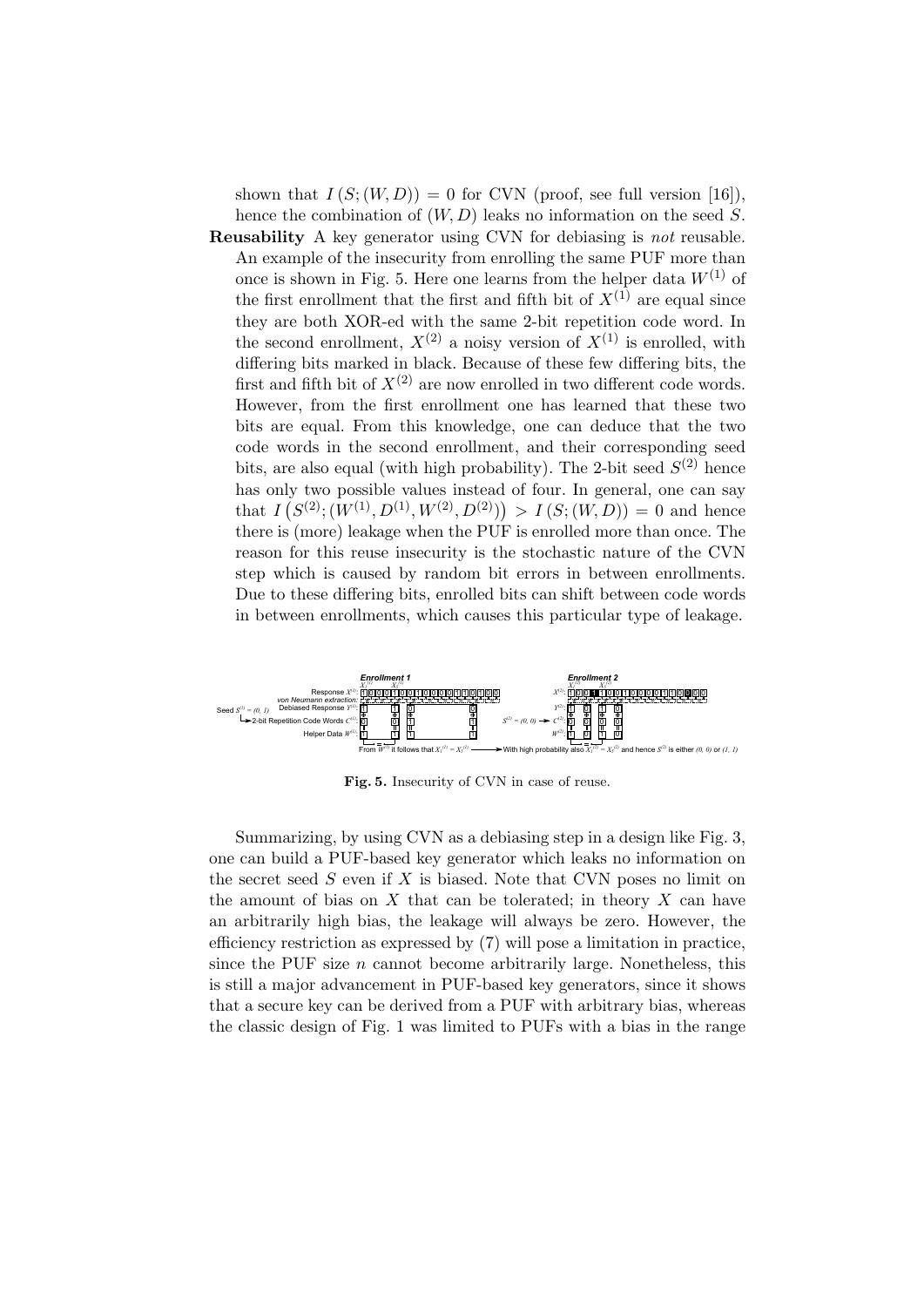$50\% \pm 10\%$  as discussed in Sect. [2.4.](#page-5-4) The cost paid for this advancement is an increase in the PUF's size (overhead factor  $> 4$ ) and the loss of the reusability property. In the following we will address these issues, first by proposing overhead optimizations in Sect. [3.3,](#page-11-0) and next by proposing a debiasing solution which retains the reusability property in Sect. [3.4.](#page-13-0)

## <span id="page-11-0"></span>3.3 Pair-Output (2O-VN) and Multi-Pass Tuple-Output VN Debiasing (MP-TO-VN)

<span id="page-11-1"></span>

<span id="page-11-3"></span>(a) Debiasing with a pair-output von (b) Debiasing with a multi(2)-pass tuple-Neumann extractor. output von Neumann extractor.

Fig. 6. Key generators with improved efficiency VN debiasing. Extra retained bits are marked in grey. Bit errors during reconstruction are marked in black.

The first proposed optimization (shown in Fig.  $6(a)$ ) consists of two minor modifications to the CVN debiasing solution of Sect. [3.2:](#page-8-1)

- 1. Instead of using only the first bit of each selected pair as in CVN, both bits of a selected pair are retained, hence the name pair-output von Neumann or 2O-VN debiasing.
- 2. The most inner code in the code-offset scheme is an even-length repetition code (e.g. 4 bits in Fig.  $6(a)$ ).

The second modification ensures that each pair retained by the first modification is used within the same repetition code word. This is an important condition for the security of this construction. In Fig. [6\(a\)](#page-11-1) the helper data W and the debiasing data D are combined in a single bit string  $(W, D)$ , where a value 00 signifies that a pair is not retained, whereas a non-zero value (01 or 10) is the code-offset helper data of a retained pair.<sup>[18](#page-11-2)</sup>

<span id="page-11-2"></span><sup>&</sup>lt;sup>18</sup> This is just one possible exemplary representation of  $(W, D)$ .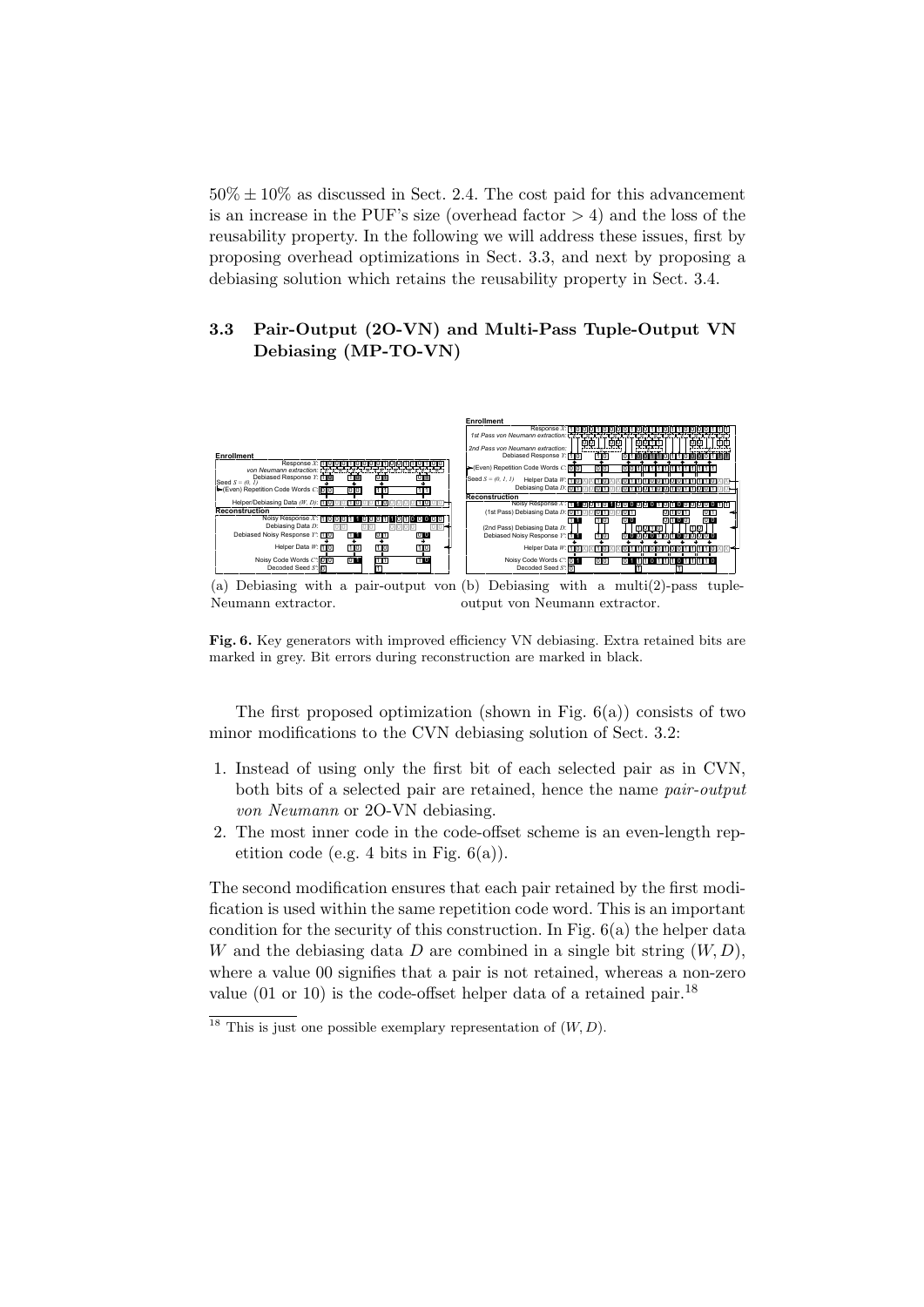- Reliability The reliability analysis of 2O-VN is comparable to CVN and is explained in more detail in Sect. [4.1.](#page-15-0)
- Efficiency It is clear that the debiasing overhead of 2O-VN is about half that of CVN. The constraint on  $n$  now becomes:

$$
F_{\text{bino}}^{-1}(p_{\text{fail}}; \lfloor \frac{n}{2} \rfloor, 2p(1-p)) \ge \frac{|Y|}{2}.\tag{8}
$$

E.g. for  $|Y| = 1000$ ,  $p = 50\%$  and  $p_{\text{fail}} = 10^{-6}$ , this yields  $n \ge 2322$ , or a debiasing overhead factor of about 2.3, and for  $p = 30\%, n \ge 2794$ or an overhead factor of 2.8.

- **Leakage** It can be shown that  $I(S; (W, D)) = 0$  still holds for 2O-VN debiasing. This appears counterintuitive since  $Y$  is no longer i.i.d. but contains explicit dependencies, i.e. for each pair  $(Y_{2i-1}, Y_{2i})_{i>0}$  it holds that  $Y_{2i-1} = \overline{Y_{2i}}$  or the parity is odd. However, note that the codeoffset helper data of a repetition code anyway discloses the parities of all bit pairs of Y used within the same code word. Hence if a bit pair is used within the same repetition code word, as guaranteed by the 2O-VN modifications, it is no problem that its parity is known since it would have been disclosed anyway. More intuitively, one can see (e.g. in Fig.  $6(a)$ ) that the known dependencies in Y do not help an outsider in predicting anything about  $S$  from  $(W, D)$ .
- Reusability 2O-VN debiasing is not reusable for the same reasons as CVN debiasing (see Sect. [3.2\)](#page-8-1).

Extension to Multi-Pass Tuple Output (MP-TO-VN). The efficiency of 2O-VN can be further improved by reconsidering the discarded bits in a second pass, shown in Fig. [6\(b\).](#page-11-3) Bits are now grouped as quadruplets, and the extractor compares the first half of a quadruplet to the second half. More passes are possible (not shown in Fig.  $6(b)$ ) where in general the *i*-th pass considers tuples of  $2<sup>i</sup>$  bits which were not retained by any of the previous passes. Hence the name multi-pass tuple-output von Neumann or MP-TO-VN. For  $(M=2)P$ -TO-VN, the constraint on *n* becomes:

$$
\sum_{a=0}^{|Y|-1} \sum_{b=0}^{\lfloor \frac{n}{4} \rfloor} f_{\text{bino}}\left(\frac{a-4b}{2}; \lfloor \frac{n}{2} \rfloor, 2p(1-p)\right) \cdot f_{\text{bino}}\left(b; \lfloor \frac{n-(a-4b)}{4} \rfloor, \frac{2p^2(1-p)^2}{(p^2+(1-p)^2)^2}\right) < p_{\text{fail}} \quad (9)
$$

E.g. for  $|Y| = 1000$ ,  $p = 50\%$  and  $p_{\text{fail}} = 10^{-6}$ , this yields  $n \ge 1538$ , or an overhead factor of 1.5, and for  $p = 30\%$ ,  $n \ge 2068$  or a factor of 2.1. For more passes similar constraints can be derived and the overhead will reduce even further. However, the extra reduction for each additional pass quickly becomes small and almost negligible for more than three passes.

For MP-TO-VN to be leakage-free, it needs to be ensured that bits which were retained as a  $2^i$ -bit tuple are always used within the bounds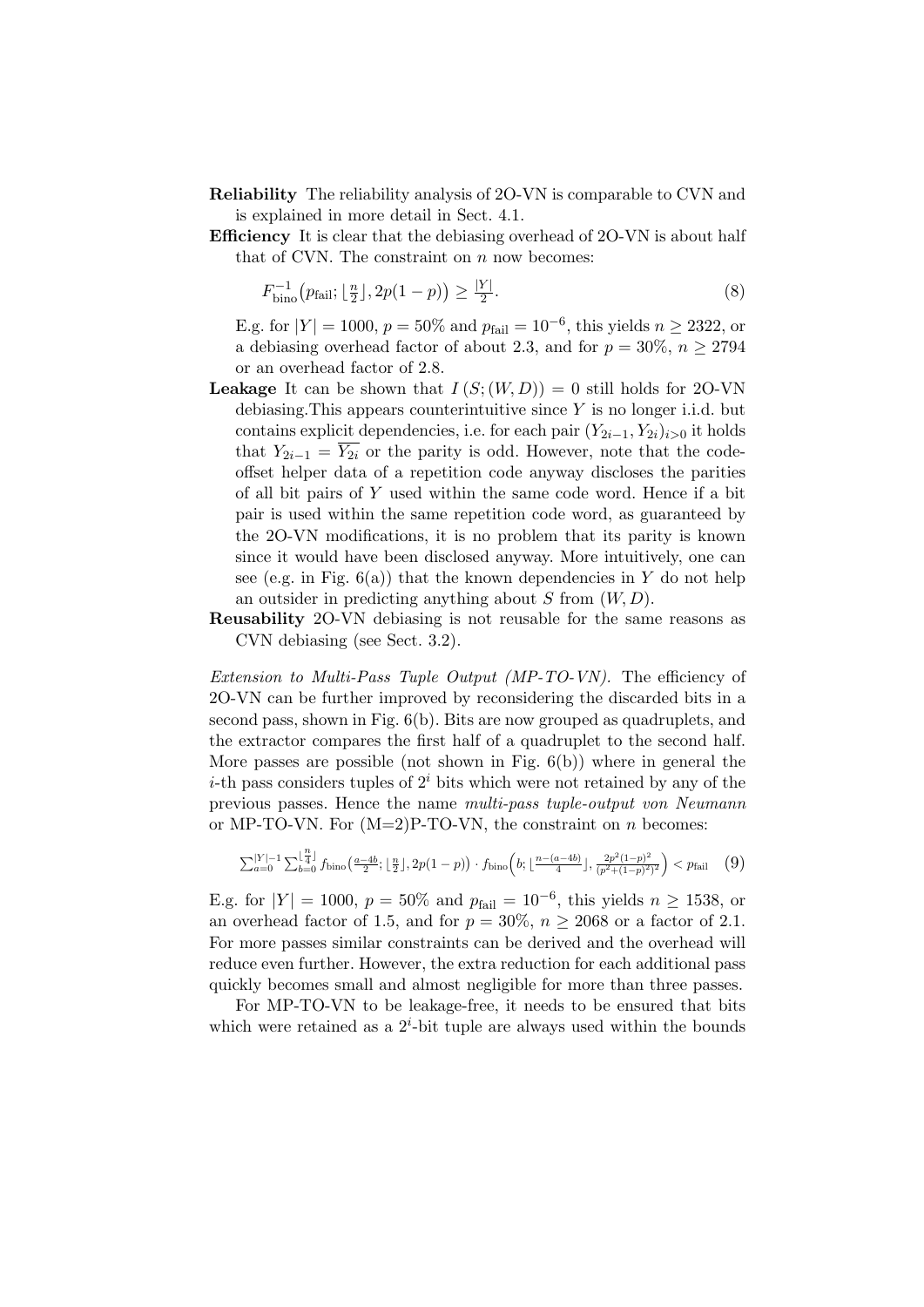of a single repetition code word for calculating the helper data. This could entail that retained tuples need to be reshuffled or that a retained tuple is cropped when a code word bound is reached; e.g. in Fig. [6\(b\)](#page-11-3) the final two bits are discarded, they cannot be used for the next code word. Depending on the method used, it could be needed to keep track in which pass a certain bit pair was retained. In Fig.  $6(b)$ , this is done by letting D have three possible values for each bit pair, i.e. 'not retained'  $(00)$ , 'retained in first pass' (01) or 'retained in second pass' (10). The leakage and reusability analysis for MP-TO-VN are the same as for 2O-VN.

#### <span id="page-13-0"></span>3.4  $\epsilon$ -20-VN: Pair-Output VN Debiasing with Erasures

| <b>Enrollment</b>                                                                                                                                                                                               |                                                                                                                                                                                                                                                                     |
|-----------------------------------------------------------------------------------------------------------------------------------------------------------------------------------------------------------------|---------------------------------------------------------------------------------------------------------------------------------------------------------------------------------------------------------------------------------------------------------------------|
| Seed $S = (0, 1)$<br><b>Outer Code</b><br>Code Word<br>Seed<br>$(0, 0) \rightarrow (0, 0, 0, 0)$<br>$(0, 1) \rightarrow (0, 1, 0, 1)$<br>$(1, 0) \rightarrow (1, 0, 1, 0)$<br>$(l, l) \rightarrow (l, l, l, l)$ | Response $X: [1][0][0][0]$<br>ε-von Neumann extraction: <sub>ΣΣ</sub> ΟΣΟΣΟ ΣΕΟ<br>Debiased Response Y: [1][6][2][2]<br><b>Inner Code:</b><br>œ<br>œ<br>Helper(/Debiasing) Data W: [1] [0] [8] [1] [0] [8] [1] [0] [8] [8] [8] [8] [8] [0] [1] [8]<br>$110$ $E$ $E$ |
| Reconstruction                                                                                                                                                                                                  |                                                                                                                                                                                                                                                                     |
|                                                                                                                                                                                                                 | Noisy Response X <sup>"</sup> : [10011100011010101000<br>œ<br>Œ<br>œ                                                                                                                                                                                                |
|                                                                                                                                                                                                                 | Helper(/Debiasing) Data $W: [1]$ [0] $\epsilon$ $\epsilon$ ]                                                                                                                                                                                                        |
|                                                                                                                                                                                                                 | Noisy Repetition Code Words C': 000 200 200 20<br>$331$                                                                                                                                                                                                             |
|                                                                                                                                                                                                                 | Inner Code: Hard-In/Soft-Out Repetition Decoding:<br>$-2$<br>0<br>$+4$<br>-4<br><b>Outer Code</b>                                                                                                                                                                   |
| Decoded Seed S':                                                                                                                                                                                                | Code Word Distance<br>Seed<br>$(0, 0) \leftarrow (0, 0, 0, 0) \leftarrow 22$<br>$(0, 1)$ $\leftarrow$ $(0, 1)$ $\leftarrow$ $(0, 1, 0, 1)$ $\leftarrow$ 18<br>$(1, 0) \leftarrow (1, 0, 1, 0) \leftarrow 30$                                                        |
|                                                                                                                                                                                                                 | $(l, l) \leftarrow (l, l, l, l) \leftarrow 26$<br>Soft-In/Hard-Out Decoding (Min.Distance)                                                                                                                                                                          |

<span id="page-13-1"></span>Fig. 7. Debiasing with a pair-output von Neumann extractor with erasures. Bit pairs discarded by 2O-VN are now retained as erasures  $(\epsilon,$  marked in grey). Bit errors during reconstruction (w.r.t. enrollment) are marked in black.

Now we propose (Fig. [7\)](#page-13-1) a modification of the 2O-VN debiasing solution from Sect. [3.3](#page-11-0) which makes the key generator reusable again:

- 1. During enrollment 2O-VN debiasing is applied, yet bit pairs which are not retained by 2O-VN are not completely discarded but replaced with erasure symbols  $(\epsilon)$ , hence the name pair-output von Neumann debiasing with erasures or  $\epsilon$ -20-VN. The length of Y (i.e. the number of symbols) is hence equal to the length of X.
- 2. The most inner code is again an even-length repetition code (e.g. 6 bits in Fig. [7\)](#page-13-1). The code-offset helper data between the code words and Y is calculated with the  $\epsilon$ -XOR operation denoted as  $\oplus$ , which is defined as the regular XOR  $(\oplus)$  if both operands are regular bits, but produces an  $\epsilon$  if one or both of its operands is an  $\epsilon$ .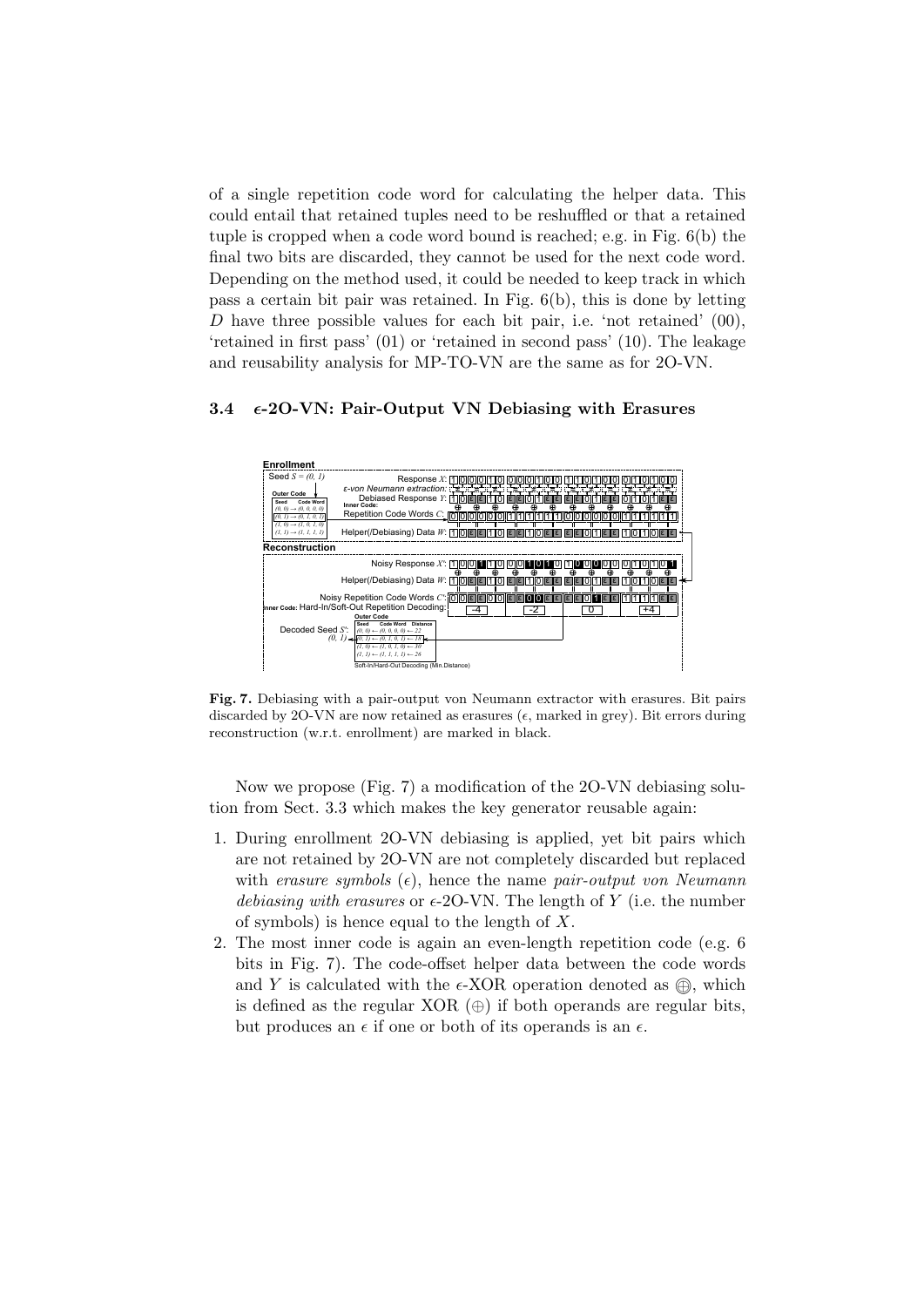- 3. During reconstruction, the noisy code words will also contain  $\epsilon$  symbols. These are to be treated as regular bit erasures by the decoder, which hence needs to be able to handle both errors and erasures. Fig. [7](#page-13-1) uses a concatenated code of an inner 6-bit repetition code and an (exemplary) (4, 2) outer code. The repetition code is decoded with a hard-in-soft-out decoder which treats erasures as non-preferential code bits. The outer code is decoded with a soft-in-hard-out decoder (i.c. a trivial minimum-distance list decoder) to retrieve the seed S.
- **Reliability** It is evident that  $\epsilon$ -20-VN debiasing impacts the reliability of a key generator, since the used error-correcting code needs to be able to deal with bit errors caused by noise, as well as with erasures caused by bias. For an *n*-bit *p*-biased PUF response  $X$ , the probability of having  $\frac{e}{2}$  erasures is binomially distributed with parameters  $\left(\left\lfloor \frac{n}{2}\right\rfloor\right)$  $\frac{n}{2}$ ,  $p^2 + (1 - p)^2$ . In Sect. [4.2,](#page-16-0) it is demonstrated how this affects the reliability/efficiency of a realistic key generator.
- **Efficiency**  $\epsilon$ -2O-VN is very efficient in terms of debiasing overhead factor  $|X|$  $\frac{|X|}{|Y|}$ , since  $|X| = |Y|$ . However, the cost for  $\epsilon$ -20-VN sits in the fact that a more powerful error-correcting code (hence with a smaller code rate) needs to be used to account for the introduced erasures. For  $\epsilon$ -2O-VN debiasing, reliability and efficiency need to be considered together, as demonstrated in Sect. [4.2.](#page-16-0)
- **Leakage** The  $\epsilon$ -20-VN debiasing method does not produce any explicit debiasing data  $D$ . All required information is contained in  $W$  which uses the symbols 0, 1 and  $\epsilon$ . For leakage, we need to consider  $I(S;W)$ again, but now in the new setting of  $\epsilon$ -20-VN. It can be shown that classic von Neumann debiasing with erasures is leakage-free (proof, see full version [\[16\]](#page-18-10)). From this, the security of *pair-output* von Neumann debiasing with erasures follows in the same manner as for 2O-VN due to the fact that the most inner code is a repetition code.
- **Reusability**  $\epsilon$ -20-VN debiasing is reusable, i.e.  $I(S^{(i)}; (W^{(1)}, W^{(2)}, \ldots)) =$  $I(S;W) = 0$  (proof, see full version [\[16\]](#page-18-10)). This means that the same PUF can be enrolled an arbitrary number of times without the combination of all produced helper data strings leaking anything about any of the enrolled seeds. A key generator with  $\epsilon$ -20-VN debiasing (re)gains this property since the debiasing is no longer stochastic: randomly differing bits between enrollments do no longer affect the selection of bit pairs since all bit pair positions are always retained. Unfortunately,  $\epsilon$ -20-VN cannot be extended to multiple passes in the same manner as MP-TO-VN without compromising the reusability property.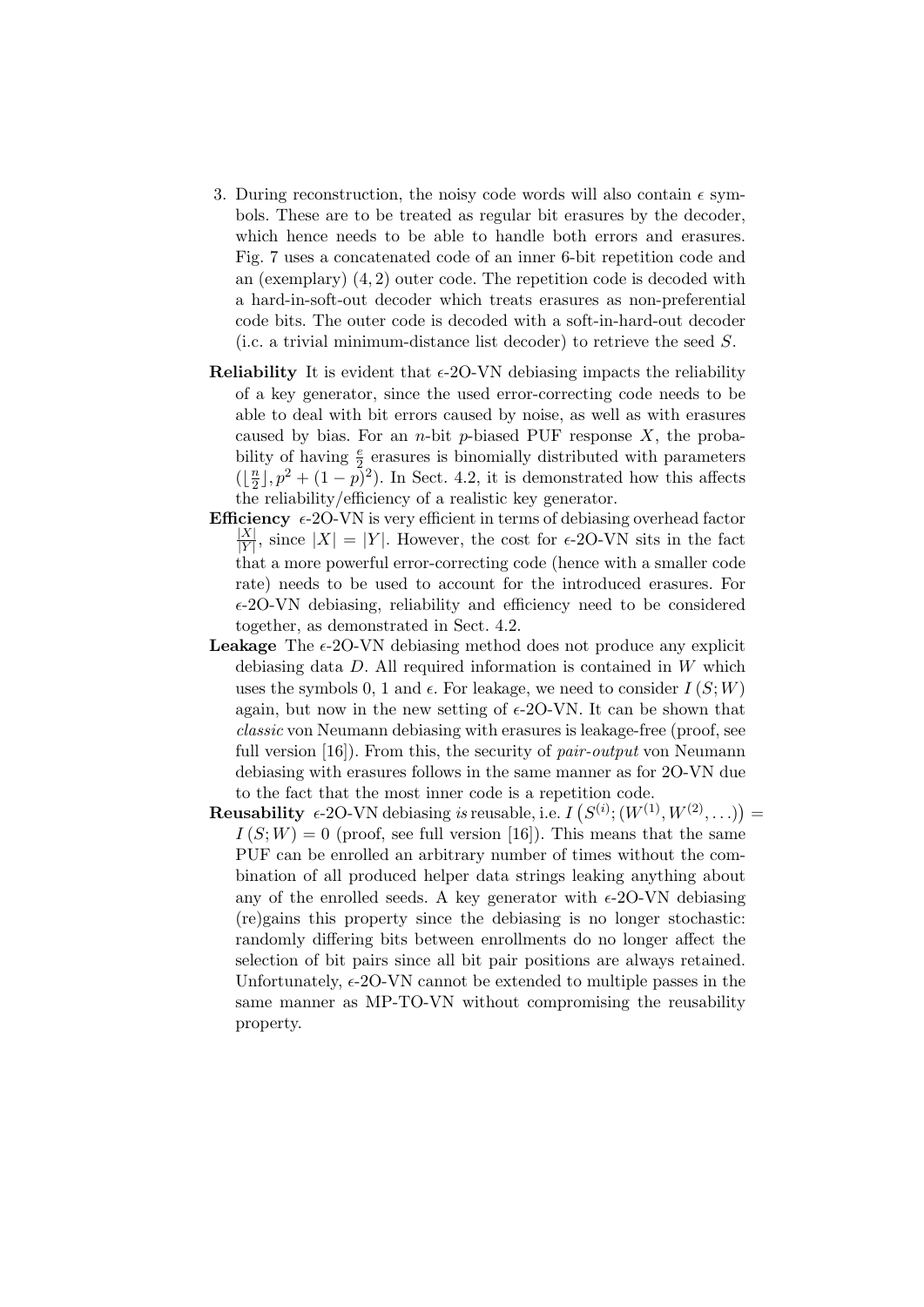## 4 Objective Comparison of Debiasing Solutions

#### <span id="page-15-0"></span>4.1 Relation Between PUF Bias and Bit Error Rate

Similarly to global bias, we define the *global bit error rate* to be  $p_e$  if the a-priori expected number of differing bits between two evaluations  $X$  and X' of the same n-bit PUF response is  $p_e \cdot n$ , or put otherwise  $p_e$  is the a-priori probability that  $X_i \neq X'_i$  for a random bit i of a PUF.

Firstly, note that a biased PUF will have a different bit error rate for 0 and 1 bits; e.g. for a PUF which is biased towards 0, the probability of a bit error will be higher for a 1-bit than for a 0-bit. Such behavior is typically expressed as a channel model, shown in Fig. [8\(a\)](#page-15-1) for our situation. The assumptions are that the bias of  $X$  and  $X'$  are the same, even with bit errors, and that the *average* bit error rate is equal to  $p_e$ . Note that von Neumann-based debiasing methods will (negatively) affect this average bit error rate since the ratio of 0 and 1 bits which are retained will be changed, favoring the lesser occuring but more error-prone kind.

<span id="page-15-1"></span>

<span id="page-15-2"></span>Fig. 8. Relations between PUF bias and error rate.

Secondly, one notices that the heavier the bias  $p$  of a PUF response, the smaller its bit error rate  $p_e$ ; e.g. in the extreme case of a  $p = 100\%$ biased PUF, the bit error rate  $p_e$  will be zero. To objectively compare PUFs with different bias levels, we need to make this relation between biases and error rates explicit; e.g. there is a big difference between a PUF with  $p_e = 15\%$  but no bias  $p = 50\%$  and another PUF with  $p_e = 15\%$  and a heavy bias of  $p = 30\%$ . For objective comparison, we introduce the fixed point  $p_{e@50\%}$  which is the (hypothetical) bit error rate a PUF would have if it would have been unbiased ( $p = 50\%$ ). For a PUF with a given  $p_{e@50\%}$ , a relation  $p_e = f_{bias}(p; p_{e@50\%})$  can be derived based on the reliability model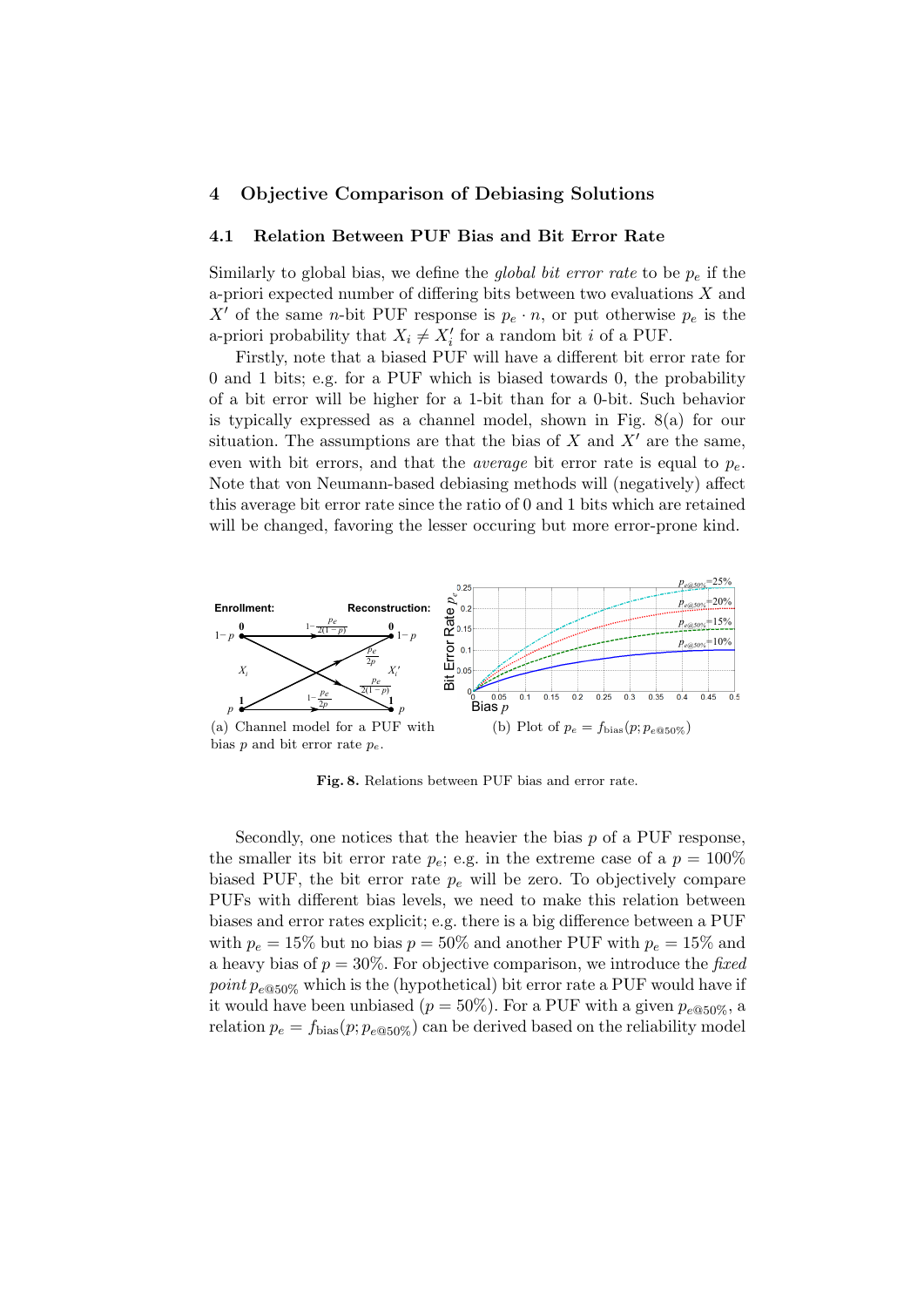for PUFs from [\[14\]](#page-18-6) (see derivation in full version [\[16\]](#page-18-10)). This function is shown for different values of  $p_{e@50\%}$  in Fig. [8\(b\).](#page-15-2) This graph should be interpreted as follows: if one wants to objectively compare the efficiency of a key generator for an unbiased PUF, e.g. with  $p_e = 15\%$ , to a key generator for a biased PUF, e.g. with  $p = 30\%$ , then the corresponding error rate for the biased PUF should be set to  $f_{bias}(30\%;15\%) = 13.0\%$ .

### <span id="page-16-0"></span>4.2 Comparison of Debiasing Solutions

The different debiasing solutions proposed in Sect. [3](#page-7-2) are evaluated and compared to each other in an objective manner. The evaluation is done for the key generator from [\[10\]](#page-18-4), which uses a repetition code-Golay code concatenation. The results are shown in Tab. [2.](#page-17-0) Three different debiasing solutions are compared amongst each other and against the case when no debiasing is used (see also Tab.  $1^{19}$  $1^{19}$  $1^{19}$ . The row marked with a  $*$  is the best proposal from [\[10\]](#page-18-4) and is used as reference case. To make the comparison objective, the effective bit error rate  $p_e$  for each simulation scales with the bias level according to  $f_{bias}(p; p_{e@50\%})$  as shown in Fig. [8\(b\)](#page-15-2) with  $p_{e@50\%} = 15\%$  corresponding to the error rate assumed in [\[10\]](#page-18-4) and other works. For realistic simulations, the channel model from Fig. [8\(a\)](#page-15-1) is used, so 0-bits and 1-bits have different error probabilities in case of bias.

The three debiasing methods have different properties. 2O-VN and 2P-TO-VN have a non-zero enrollment failure rate; it is possible that insufficient bits are retained after debiasing for successful enrollment. Also, for both of these systems the error-correcting code used does not change depending on the amount of bias (only the size of the PUF changes for maintaining reliability), while for  $\epsilon$ -20-VN the repetition length scales with the amount of bias and enrollment is always successful. The PUF size overhead in comparison to \* also varies between the mehods. It is clear that the 2P-TO-VN is the most efficient method considering this parameter (only 1.70 times the amount of  $*$  is required to deal with the extreme case of 25% bias), but this method does not allow reuse for enrolling multiple keys. If this property is required  $\epsilon$ -2O-VN provides a strong alternative, which requires more PUF data  $(2.57 \times$  \* at 25\% bias), but provides a combination of properties that was not known to date.

<span id="page-16-1"></span><sup>&</sup>lt;sup>19</sup> Failure rates differ slightly from the results in Tab. [1](#page-7-0) which were extrapolated from [\[10\]](#page-18-4). For objective comparison, the results of Tab. [2](#page-17-0) are based on a new simulations, with the Hackett Golay decoder from [\[10\]](#page-18-4) implemented in Matlab. The single Golay decoding failure rate  $p_{\text{Golay-fail}}$  is estimated as the 95%-confidence upper bound from the simulations; the actual values for  $p_{\text{Golay-fail}}$  are hence likely smaller. The total reconstruction failure rate is computed as  $1 - (1 - p_{\text{Golay-fail}})^r$ .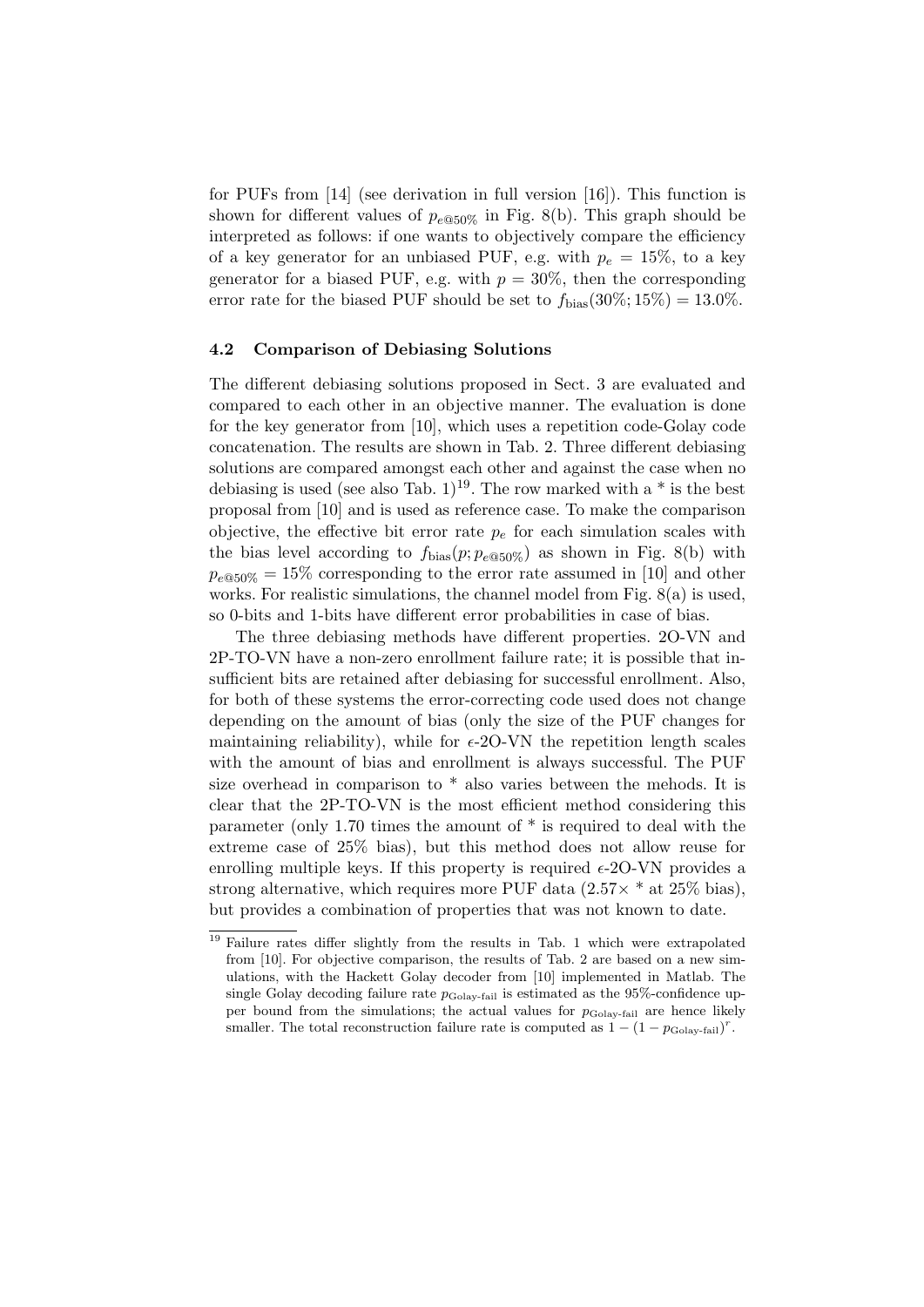| Solution          | Reusable?    | p<br>Bias | $p_e$<br>Rescaled Bit<br>Error Rate p | X / Y <br>Overhead<br>Debias | f Golay<br>Words<br>ð<br>Nr. ot<br>Code | $_{\rm{Code}}$<br>$n_{\bf rep}$<br>Repetition<br>Length $n_{\rm rep}$ | $\times$<br>Size<br>PUF | $\overline{S}$<br>Seed Length | Entropy<br>$\widehat{D})$<br>Seed En $H(S \vert (W,$ | $\frac{p_{\text{fail}}}{(\text{Enroll})}$ | $\frac{p_{\rm fail}}{(\rm Reconstruct)}$ | ¥<br>w.r.t.<br>Overhead<br>Size<br>PUF |
|-------------------|--------------|-----------|---------------------------------------|------------------------------|-----------------------------------------|-----------------------------------------------------------------------|-------------------------|-------------------------------|------------------------------------------------------|-------------------------------------------|------------------------------------------|----------------------------------------|
| No Debias         | Yes          | 50.0%     | 15.0%                                 | 1.00                         | 11                                      | 8                                                                     | 2112                    | 132                           | 132                                                  | $\overline{0}$                            | $5.61E - 7$                              | 0.73                                   |
| $No\ Debias*$     | $_{\rm Yes}$ | 41.8%     | 14.7%                                 | 1.00                         | 15                                      | 8                                                                     | 2880                    | 180                           | 128                                                  | $\boldsymbol{0}$                          | $5.00E-7$                                | 1.00                                   |
| No Debias         | Yes          | 40.0%     | 14.5%                                 | 1.00                         | 19                                      | 8                                                                     | 3648                    | 228                           | 135                                                  | $\overline{0}$                            | $2.74E - 7$                              | 1.27                                   |
| No Debias         | Yes          | $37.0\%$  | 14.2%                                 | 1.00                         | 30                                      | 8                                                                     | 5760                    | 360                           | 128                                                  | $\boldsymbol{0}$                          | $3.50E - 7$                              | 2.00                                   |
| 20-VN             | No           | 40.0%     | 14.5%                                 | 2.31                         | 11                                      | 8                                                                     | 4888                    | 132                           | 132                                                  | $9.14E - 7$                               | $9.86E - 7$                              | 1.70                                   |
| $2O-VN$           | No           | 35.0%     | 13.9%                                 | 2.45                         | 11                                      | 8                                                                     | 5168                    | 132                           | 132                                                  | $9.42E - 7$                               | $6.03E-7$                                | 1.79                                   |
| $2O-VN$           | No           | 30.0%     | 13.0%                                 | 2.66                         | 11                                      | 8                                                                     | 5616                    | 132                           | 132                                                  | $9.63E - 7$                               | $9.57E - 7$                              | 1.95                                   |
| $2O-VN$           | No           | 25.0%     | 11.9%                                 | 2.99                         | 11                                      | 8                                                                     | 6314                    | 132                           | 132                                                  | $9.90E - 7$                               | $4.94E - 7$                              | 2.19                                   |
| $2P$ -TO-VN       | No           | $40.0\%$  | 14.5%                                 | 1.58                         | 11                                      | 8                                                                     | 3334                    | 132                           | 132                                                  | $9.98E - 7$                               | $6.31E-7$                                | 1.16                                   |
| $2P$ -TO-VN       | $\rm No$     | 35.0%     | 13.9%                                 | 1.73                         | 11                                      | 8                                                                     | 3650                    | 132                           | 132                                                  | $9.44E - 7$                               | $7.69E-7$                                | 1.27                                   |
| $2P$ -TO-VN       | No           | 30.0%     | 13.0%                                 | 1.96                         | 11                                      | 8                                                                     | 4142                    | 132                           | 132                                                  | $9.53E - 7$                               | $8.67E - 7$                              | 1.44                                   |
| $2P$ -TO-VN       | No           | 25.0%     | 11.9%                                 | 2.32                         | 11                                      | 8                                                                     | 4890                    | 132                           | 132                                                  | $9.92E - 7$                               | $9.63E-7$                                | 1.70                                   |
| $\epsilon$ -20-VN | Yes          | 40.0%     | 14.5%                                 | 1.00                         | 11                                      | 20                                                                    | 5280                    | 132                           | 132                                                  | $\overline{0}$                            | $8.67E - 7$                              | 1.83                                   |
| $\epsilon$ -20-VN | $_{\rm Yes}$ | 35.0%     | 13.9%                                 | 1.00                         | 11                                      | 22                                                                    | 5808                    | 132                           | 132                                                  | $\theta$                                  | 9.87E-7                                  | 2.02                                   |
| $\epsilon$ -20-VN | Yes          | $30.0\%$  | 13.0%                                 | 1.00                         | 11                                      | 26                                                                    | 6864                    | 132                           | 132                                                  | $\theta$                                  | $6.12E - 7$                              | 2.38                                   |
| $\epsilon$ -20-VN | Yes          | 25.0%     | 11.9%                                 | 1.00                         | 11                                      | 28                                                                    | 7392                    | 132                           | 132                                                  | $\overline{0}$                            | $6.12E - 7$                              | 2.57                                   |

<span id="page-17-0"></span>Table 2. Comparison of debiasing solutions for the code-offset key generator from [\[10\]](#page-18-4). The fixed point bit error rate is set to  $p_{e@50\%} = 15\%$ . The key generator is dimensioned to generate a full-entropy 128-bit key with a maximum failure rate  $< 10^{-6}$ .

## 5 Conclusion

This work solves the open problem of secure key generation from biased PUFs using code-offset-based constructions. This is accomplished without compromising the secret key's security and for arbitrary bias levels. Existing conventional methods will lead to leakage on the secret key when the PUF is too biased, whereas our proposed debiasing techniques prevent this leakage, while maintaining the high reliability and for some solutions even the reusability of the key generator. This comes at a cost of PUF size overhead, but using innovative approaches we were able to limit this overhead and design a key generator based on the requirements at hand.

Remaining open questions and interesting future research directions include: how to further optimize the efficiency of these debiasing solutions, and how to prevent key leakage for PUFs which suffer from reduced entropy for reasons other than bias, e.g. because of bit correlations.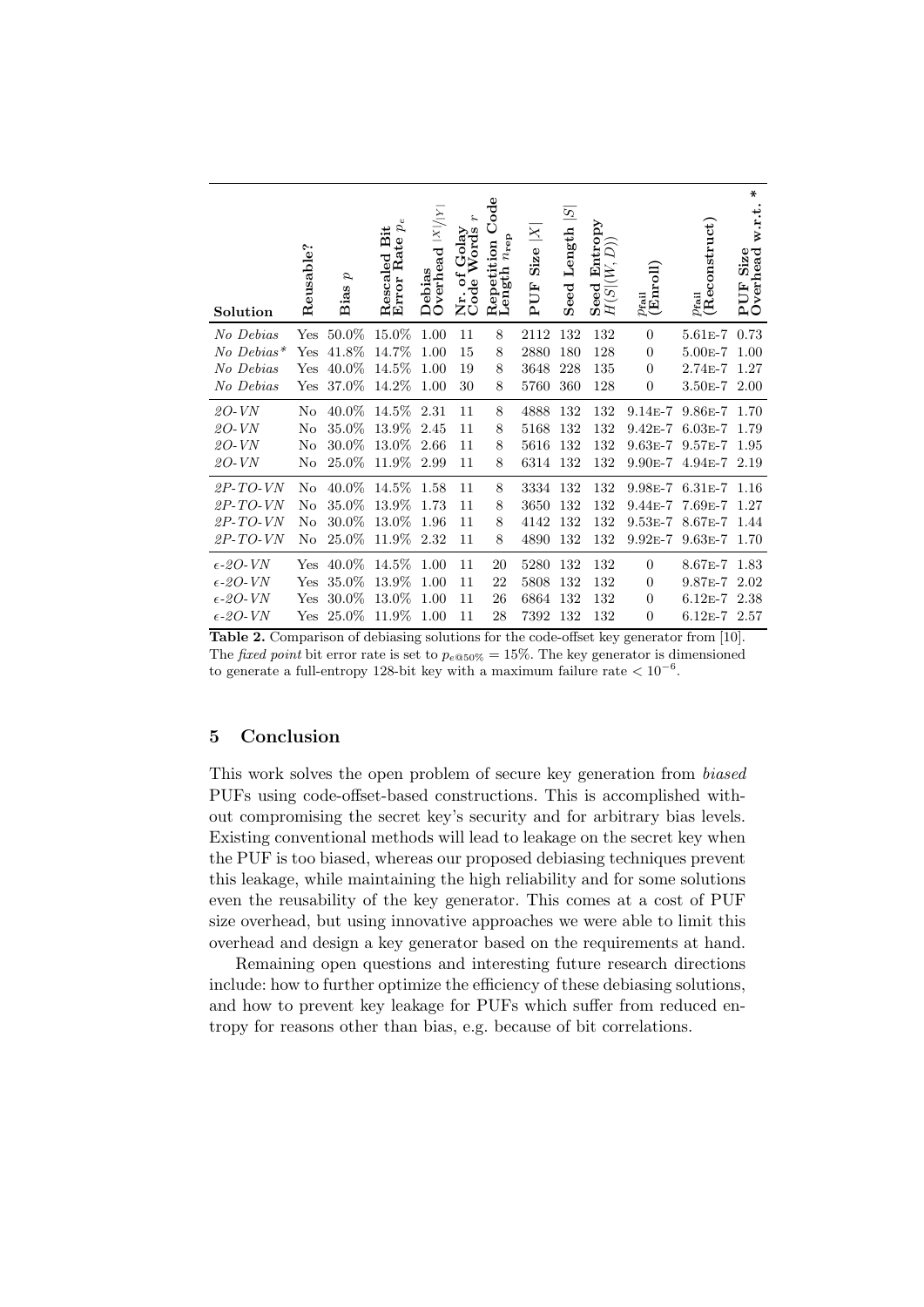## References

- <span id="page-18-3"></span>1. Bösch, C., Guajardo, J., Sadeghi, A.R., Shokrollahi, J., Tuyls, P.: Efficient Helper Data Key Extractor on FPGAs. In: Workshop on Cryptographic Hardware and Embedded Systems (CHES). pp. 181–197 (2008)
- <span id="page-18-15"></span>2. Boyen, X.: Reusable Cryptographic Fuzzy Extractors. In: ACM Conference on Computer and Communications Security—CCS 2004. pp. 82–91. New-York: ACM Press (2004)
- <span id="page-18-12"></span>3. Delvaux, J., Gu, D., Schellekens, D., Verbauwhede, I.: Helper Data Algorithms for PUF-Based Key Generation: Overview and Analysis. IEEE Transactions on Computer-Aided Design of Integrated Circuits and Systems (TCAD) (Nov 2014)
- <span id="page-18-7"></span>4. Dodis, Y., Ostrovsky, R., Reyzin, L., Smith, A.: Fuzzy Extractors: How to Generate Strong Keys from Biometrics and Other Noisy Data. SIAM Journal on Computing 38(1), 97–139 (Mar 2008)
- <span id="page-18-2"></span>5. Guajardo, J., Kumar, S.S., Schrijen, G.J., Tuyls, P.: FPGA intrinsic PUFs and their use for IP protection. In: Workshop on Cryptographic Hardware and Embedded Systems (CHES). pp. 63–80 (2007)
- <span id="page-18-5"></span>6. Ignatenko, T., Willems, F.: Information Leakage in Fuzzy Commitment Schemes. Information Forensics and Security, IEEE Transactions on 5(2), 337–348 (June 2010)
- <span id="page-18-11"></span>7. Katzenbeisser, S., Kocabas, U., Rozic, V., Sadeghi, A.R., Verbauwhede, I., Wachsmann, C.: PUFs: Myth, Fact or Busted? A Security Evaluation of Physically Unclonable Functions (PUFs) Cast in Silicon. In: Workshop on Cryptographic Hardware and Embedded Systems (CHES). pp. 283–301 (2012)
- <span id="page-18-13"></span>8. Koeberl, P., Li, J., Maes, R., Rajan, A., Vishik, C., Wójcik, M.: Evaluation of a PUF Device Authentication Scheme on a Discrete 0.13um SRAM. In: Trusted Systems - INTRUST. Lecture Notes in Computer Science, vol. 7222, pp. 271–288. Springer Berlin Heidelberg (2011)
- <span id="page-18-0"></span>9. Koeberl, P., Li, J., Rajan, A., Wu, W.: Entropy loss in PUF-based key generation schemes: The repetition code pitfall. In: IEEE International Symposium on Hardware-Oriented Security and Trust (HOST). pp. 44–49 (2014)
- <span id="page-18-4"></span>10. van der Leest, V., Preneel, B., van der Sluis, E.: Soft Decision Error Correction for Compact Memory-Based PUFs using a Single Enrollment. In: Workshop on Cryptographic Hardware and Embedded Systems (CHES). pp. 268–282 (2012)
- <span id="page-18-9"></span>11. Lily, C.: NIST Special Publication 800-108: Recommendation for Key Derivation Using Pseudorandom Functions (revised) (Oct 2009)
- <span id="page-18-8"></span>12. Lily, C.: NIST Special Publication 800-56C: Recommendation for Key Derivation through Extraction-then-Expansion (Nov 2011)
- <span id="page-18-1"></span>13. Lim, D., Lee, J., Gassend, B., Suh, G., van Dijk, M., Devadas, S.: Extracting secret keys from integrated circuits. Very Large Scale Integration (VLSI) Systems, IEEE Transactions on 13(10), 1200–1205 (Oct 2005)
- <span id="page-18-6"></span>14. Maes, R.: An Accurate Probabilistic Reliability Model for Silicon PUFs. In: Workshop on Cryptographic Hardware and Embedded Systems (CHES). pp. 73–89 (2013)
- <span id="page-18-14"></span>15. Maes, R.: Physically Unclonable Functions - Constructions, Properties and Applications. Springer (2013)
- <span id="page-18-10"></span>16. Maes, R., van der Leest, V., van der Sluis, E., Willems, F.: Secure Key Generation from Biased PUFs. Cryptology ePrint Archive, Report 2015/831 (2015), this is the full version of this work (including all appendices), available on [http://eprint.](http://eprint.iacr.org/) [iacr.org/](http://eprint.iacr.org/)